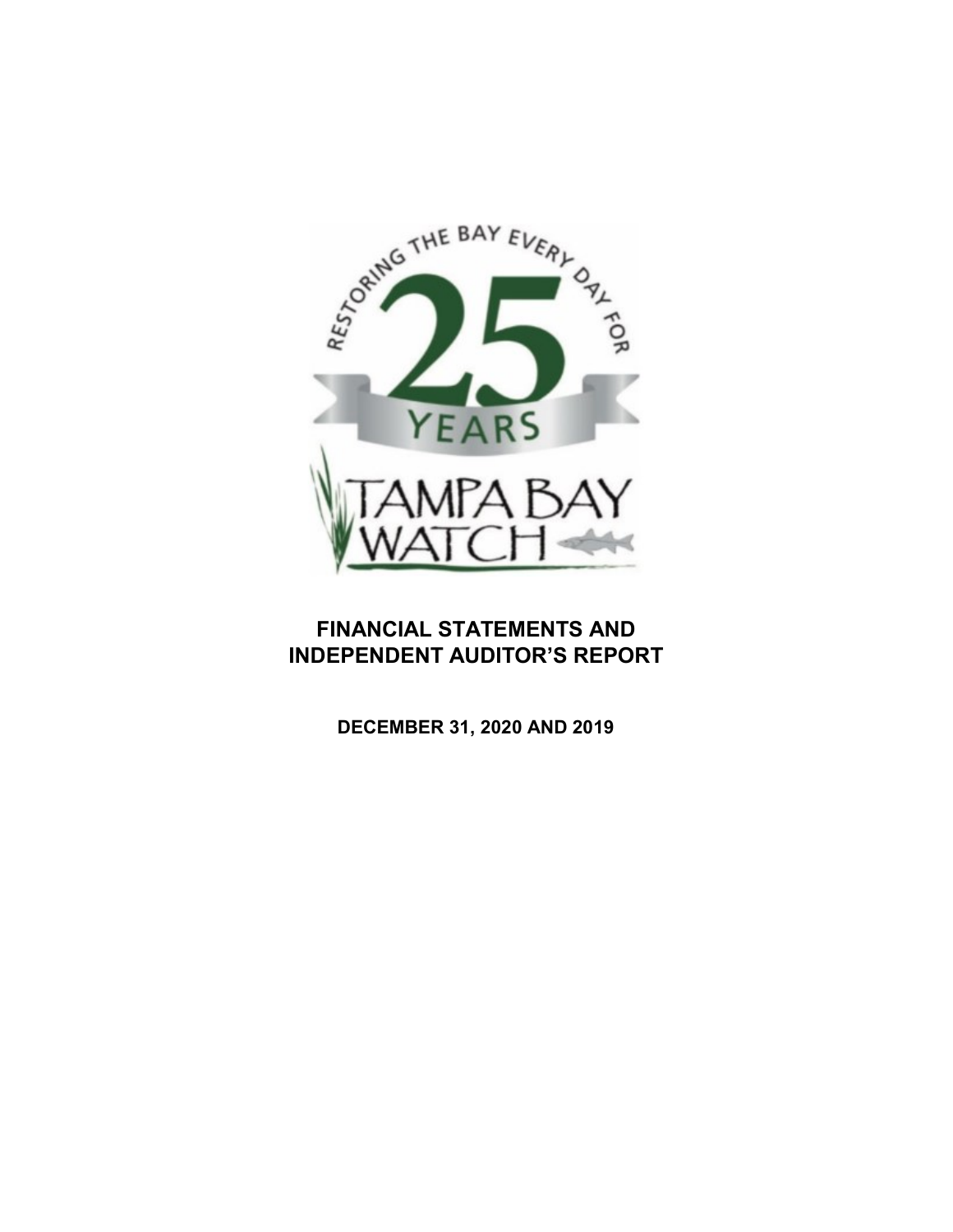# TAMPA BAY WATCH, INC.

# TABLE OF CONTENTS

| FINANCIAL STATEMENTS |  |
|----------------------|--|
|                      |  |
|                      |  |
|                      |  |
|                      |  |
|                      |  |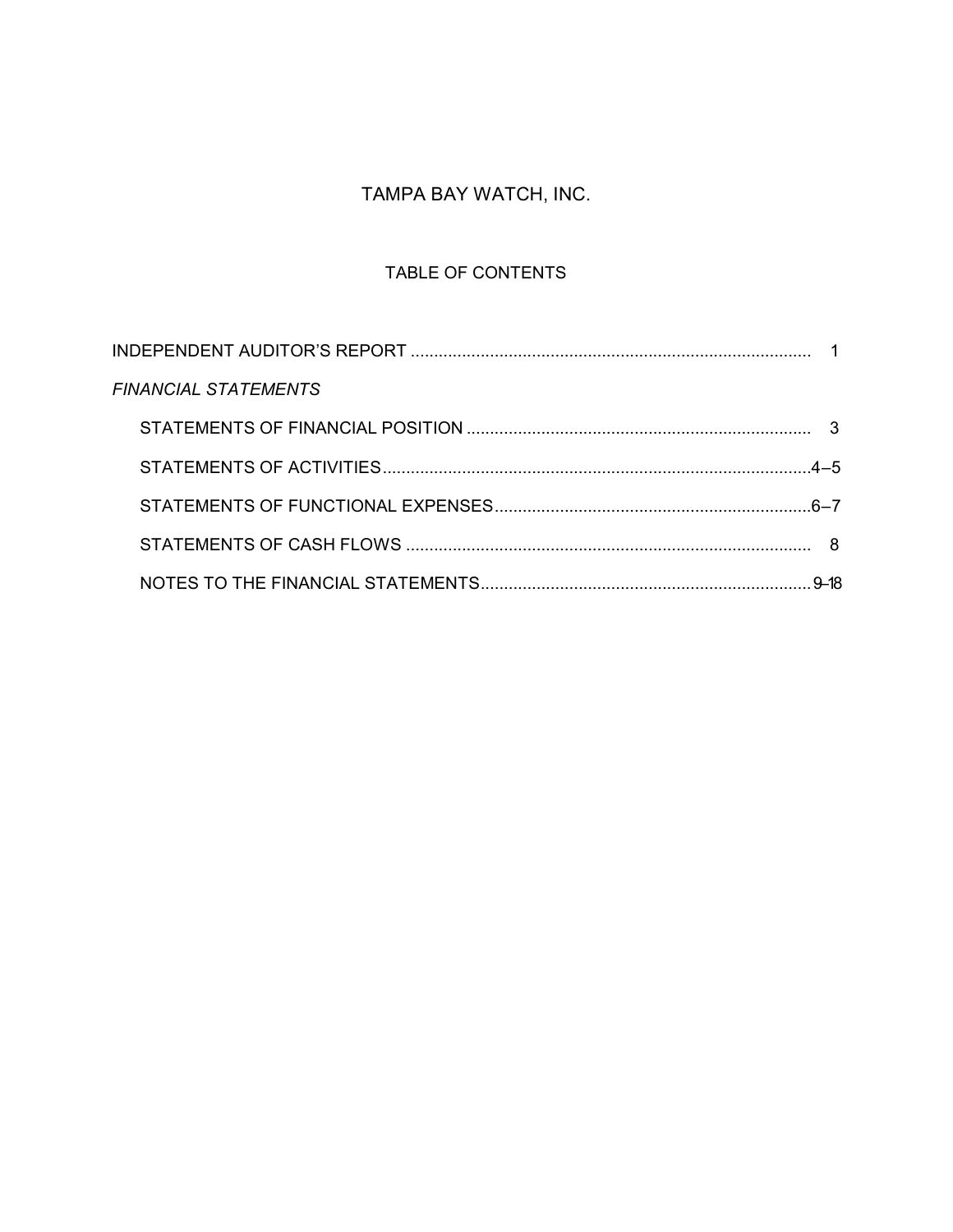

# INDEPENDENT AUDITOR'S REPORT

To the Board of Directors Tampa Bay Watch, Inc. St. Petersburg, Florida

We have audited the accompanying financial statements of Tampa Bay Watch, Inc. (the "Organization"), which comprise the statements of financial position as of December 31, 2020 and 2019, and the related statements of activities, functional expenses, and cash flows for the years then ended, and the related notes to the financial statements.

### Management's Responsibility for the Financial Statements

Management is responsible for the preparation and fair presentation of these financial statements in accordance with accounting principles generally accepted in the United States of America; this includes the design, implementation, and maintenance of internal control relevant to the preparation and fair presentation of financial statements that are free from material misstatement, whether due to fraud or error.

### Auditor's Responsibility

Our responsibility is to express an opinion on these financial statements based on our audit. We conducted our audit in accordance with auditing standards generally accepted in the United States of America. Those standards require that we plan and perform the audit to obtain reasonable assurance about whether the financial statements are free from material misstatement.

An audit involves performing procedures to obtain audit evidence about the amounts and disclosures in the financial statements. The procedures selected depend on the auditor's judgment, including the assessment of the risks of material misstatement of the financial statements, whether due to fraud or error. In making those risk assessments, the auditor considers internal control relevant to the entity's preparation and fair presentation of the financial statements in order to design audit procedures that are appropriate in the circumstances, but not for the purpose of expressing an opinion on the effectiveness of the entity's internal control. Accordingly, we express no such opinion. An audit also includes evaluating the appropriateness of accounting policies used and the reasonableness of significant accounting estimates made by management, as well as evaluating the overall presentation of the financial statements.

We believe that the audit evidence we have obtained is sufficient and appropriate to provide a basis for our audit opinion.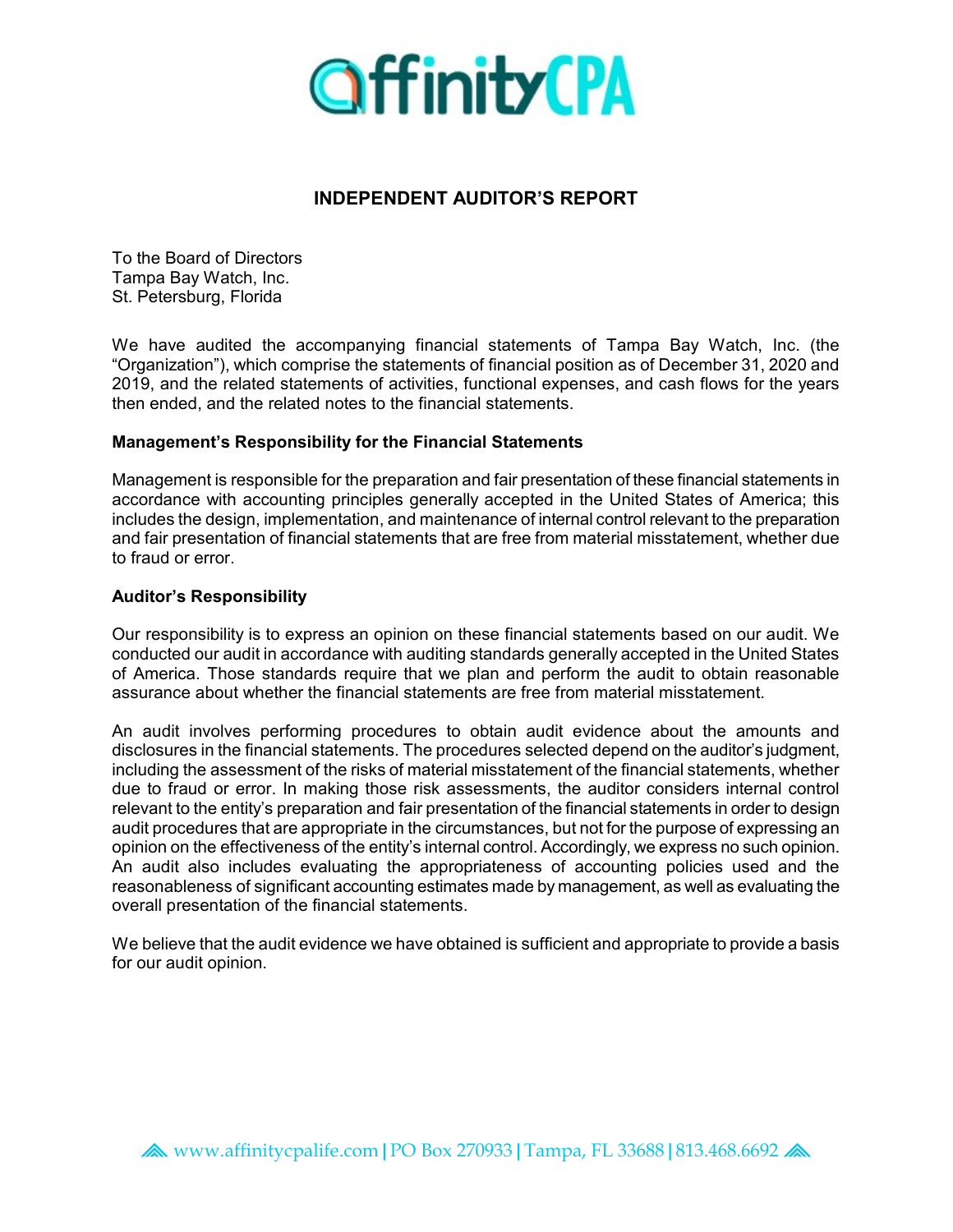#### Opinion

In our opinion, the financial statements referred to above present fairly, in all material respects, the financial position of Tampa Bay Watch, Inc. as of December 31, 2020 and 2019, and the changes in its net assets and its cash flows for the years then ended in accordance with accounting principles generally accepted in the United States of America.

allimity Od D.d.

Tampa, Florida August 13, 2021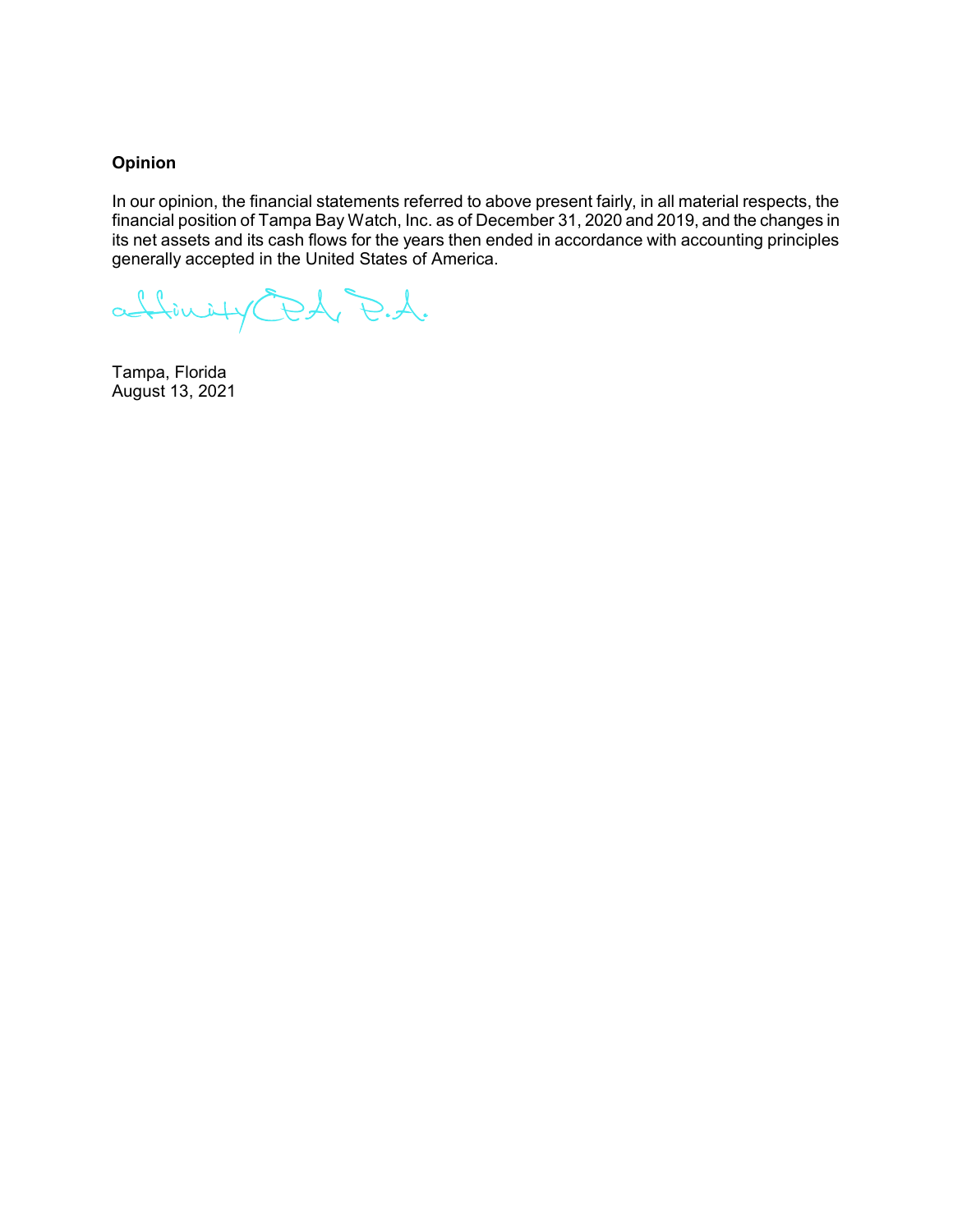# TAMPA BAY WATCH, INC. STATEMENTS OF FINANCIAL POSITION DECEMBER 31, 2020 AND 2019

| DECEMBER 31, 2020 AND 2019                                                                   | <b>STATEMENTS OF FINANCIAL POSITION</b> |                      |
|----------------------------------------------------------------------------------------------|-----------------------------------------|----------------------|
|                                                                                              | 2020                                    | 2019                 |
| <b>ASSETS</b>                                                                                |                                         |                      |
| Cash and cash equivalents                                                                    | \$2,027,718                             | \$1,789,981          |
| Investments (Notes 4 and 5)                                                                  | 651,255                                 | 613,565              |
| Unconditional promises to give, net (Note 6)                                                 | 725,027                                 | 625,502              |
| Inventory                                                                                    | 37,363                                  |                      |
| Prepaid expenses                                                                             | 57,872                                  | 47,560               |
| Note receivable, net (Note 7)                                                                | 30,242                                  | 30,850               |
| Property and equipment, net of accumulated depreciation (Note 8)<br>Gifted property (Note 9) | 3,199,411<br>406,147                    | 2,902,887<br>421,669 |
|                                                                                              |                                         |                      |
| Total assets                                                                                 | \$7,135,035                             | \$ 6,432,014         |
| <b>LIABILITIES AND NET ASSETS</b>                                                            |                                         |                      |
| Liabilities                                                                                  |                                         |                      |
| Accounts payable                                                                             | 32,259<br>\$                            | 327,692<br>\$        |
| Accrued payroll                                                                              | 109,542                                 | 117,596              |
| Deposits                                                                                     | 55,511                                  | 51,850               |
| <b>Total liabilities</b>                                                                     | 197,312                                 | 497,138              |
| Net assets                                                                                   |                                         |                      |
| Without donor restrictions                                                                   | 5,168,149                               | 3,259,777            |
| With donor restrictions (Note 12)                                                            | 1,769,574                               | 2,675,099            |
| Total net assets                                                                             | 6,937,723                               | 5,934,876            |
| Commitments and contingencies (Note 15 and 16)                                               |                                         |                      |
| Total liabilities and net assets                                                             | \$7,135,035                             | \$6,432,014          |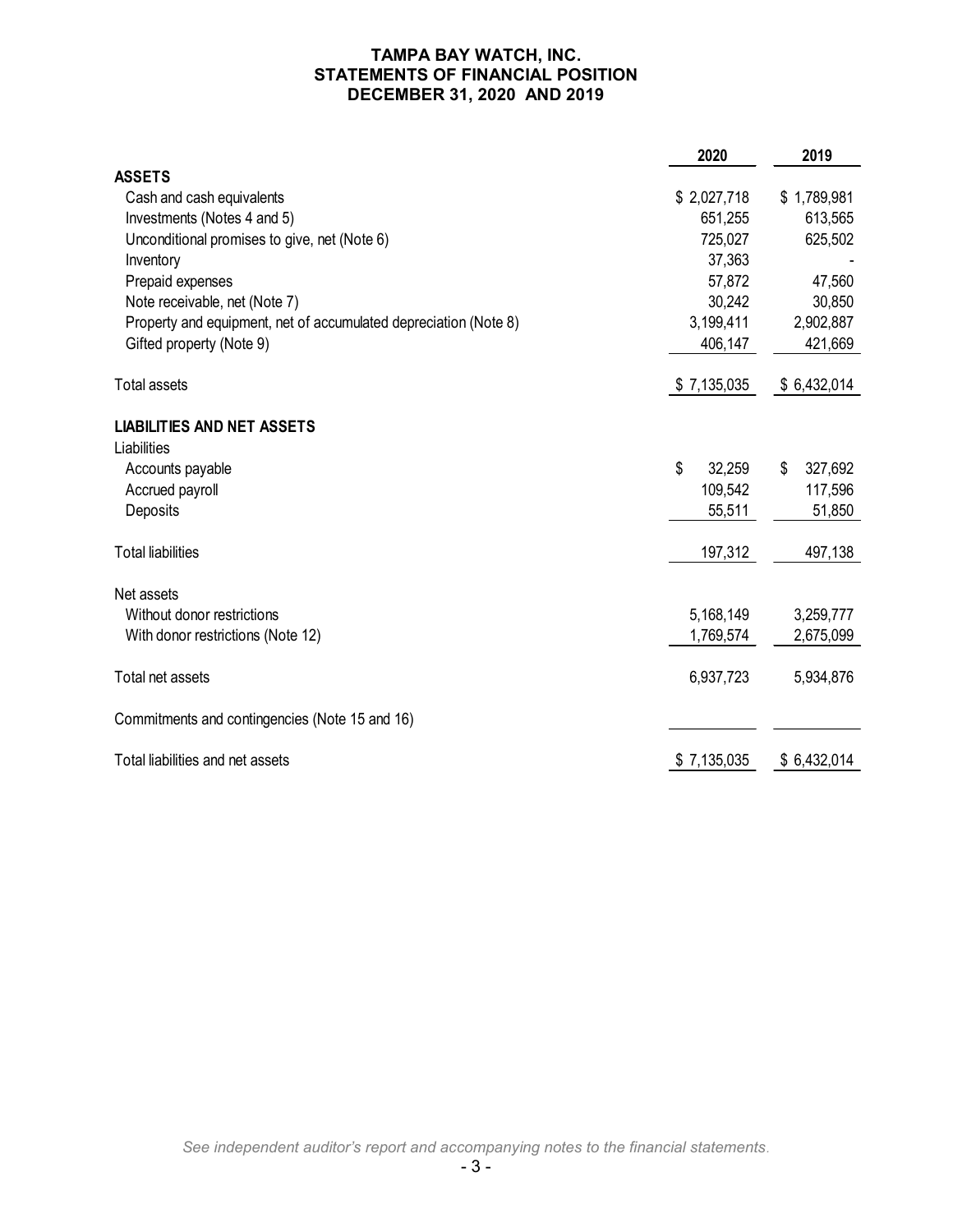### TAMPA BAY WATCH, INC. STATEMENT OF ACTIVITIES FOR THE YEAR ENDED DECEMBER 31, 2020 (WITH COMPARATIVE TOTALS FOR 2019)

| FOR THE YEAR ENDED DECEMBER 31, 2020<br>(WITH COMPARATIVE TOTALS FOR 2019) | TAMPA BAY WATCH, INC.<br><b>STATEMENT OF ACTIVITIES</b> |                     |             |              |
|----------------------------------------------------------------------------|---------------------------------------------------------|---------------------|-------------|--------------|
|                                                                            |                                                         |                     |             |              |
|                                                                            |                                                         |                     |             |              |
|                                                                            |                                                         |                     |             |              |
|                                                                            |                                                         |                     |             |              |
|                                                                            |                                                         |                     |             |              |
|                                                                            |                                                         |                     |             |              |
|                                                                            | <b>Without</b>                                          | <b>With Donor</b>   |             | <b>Total</b> |
|                                                                            | <b>Donor</b>                                            | <b>Restrictions</b> | 2020        | 2019         |
| PUBLIC SUPPORT, OTHER REVENUES AND GAINS                                   |                                                         |                     |             |              |
| Public support<br>Grants and contributions                                 | \$1,084,922                                             | \$1,248,097         | \$2,333,019 | \$1,816,959  |
|                                                                            | 179,097                                                 |                     |             |              |
| Membership dues                                                            |                                                         | $\blacksquare$      | 179,097     | 231,733      |
| Special events, net of direct costs of \$19,722<br>In-kind contributions   | 62,700                                                  |                     | 62,700      | 180,728      |
|                                                                            | 49,975                                                  |                     | 49,975      | 1,800        |
| Total public support                                                       | 1,376,694                                               | 1,248,097           | 2,624,791   | 2,231,220    |
| Other revenues and gains                                                   |                                                         |                     |             |              |
| Discovery center admissions                                                | 140,039                                                 |                     | 140,039     |              |
| Community center use                                                       | 102,700                                                 |                     | 102,700     | 202,400      |
| Investment return, net                                                     | 79,264                                                  |                     | 79,264      | 118,996      |
| Product sales                                                              | 57,045                                                  |                     | 57,045      | 7,298        |
| Gain on sale of assets                                                     | 19,269                                                  |                     | 19,269      | 10,050       |
| Other, net                                                                 | 53,911                                                  |                     | 53,911      | 89,863       |
| Total other revenues and gains                                             | 452,228                                                 |                     | 452,228     | 428,607      |
|                                                                            |                                                         |                     |             |              |
| Net assets released from restrictions                                      | 2,153,622                                               | (2, 153, 622)       |             |              |
| Total public support, other revenues and gains                             | 3,982,544                                               | (905, 525)          | 3,077,019   | 2,659,827    |
| <b>EXPENSES</b>                                                            |                                                         |                     |             |              |
| Program services                                                           |                                                         |                     |             |              |
| Marine restoration and education                                           | 1,663,093                                               | $\blacksquare$      | 1,663,093   | 1,323,659    |
| Support services                                                           |                                                         |                     |             |              |
| Management and general                                                     | 210,431                                                 |                     | 210,431     | 195,423      |
| Fundraising                                                                | 200,648                                                 |                     | 200,648     | 182,422      |
| Total expenses                                                             | 2,074,172                                               |                     | 2,074,172   | 1,701,504    |
| Change in net assets                                                       | 1,908,372                                               | (905, 525)          | 1,002,847   | 958,323      |
| Net assets, beginning of year                                              | 3,259,777                                               | 2,675,099           | 5,934,876   | 4,976,553    |
| Net assets, end of year                                                    | \$5,168,149                                             | \$1,769,574         | \$6,937,723 | \$5,934,876  |

See independent auditor's report and accompanying notes to the financial statements.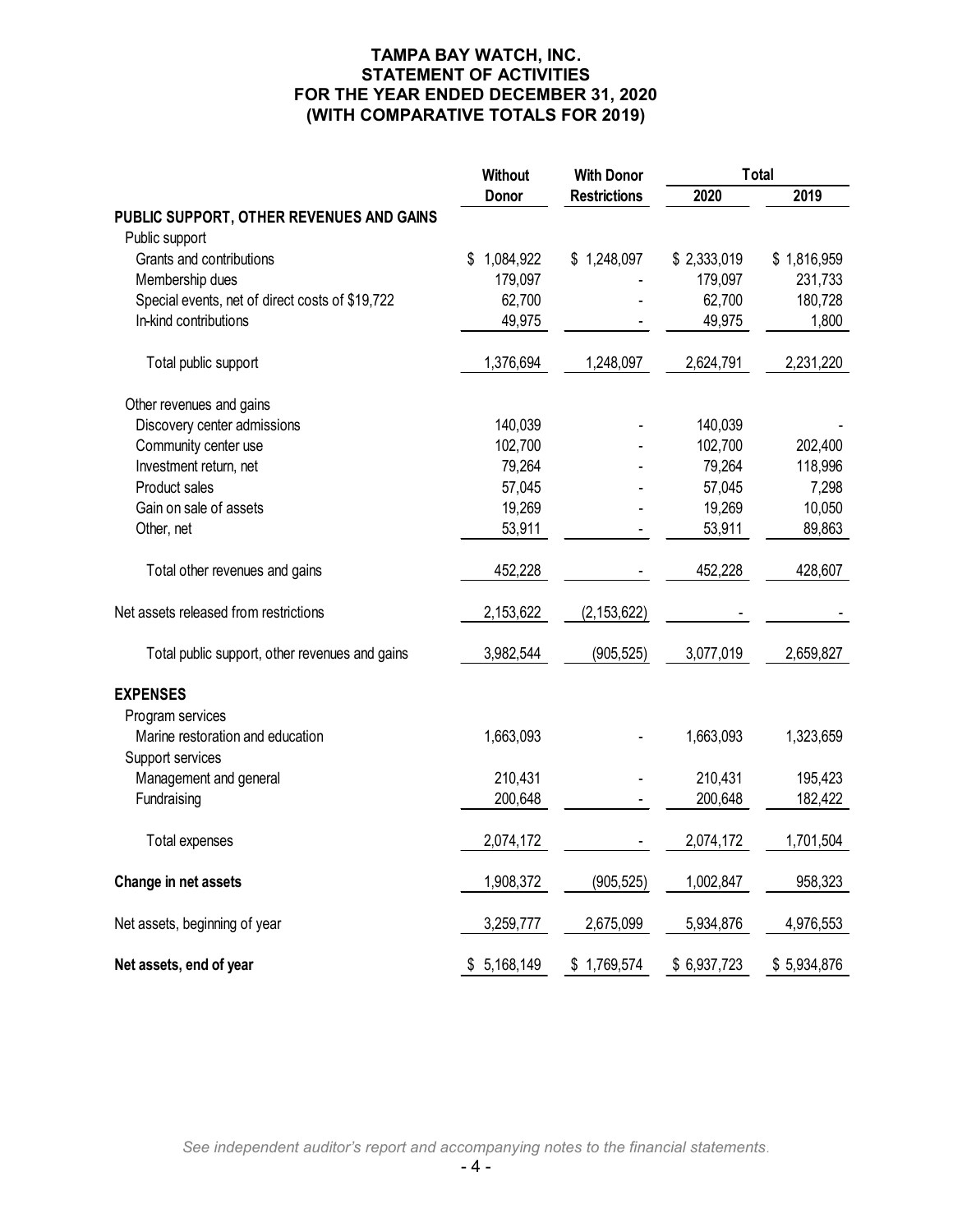# TAMPA BAY WATCH, INC. STATEMENT OF ACTIVITIES FOR THE YEAR ENDED DECEMBER 31, 2019

| TAMPA BAY WATCH, INC.<br><b>STATEMENT OF ACTIVITIES</b><br>FOR THE YEAR ENDED DECEMBER 31, 2019 |                      |                     |             |
|-------------------------------------------------------------------------------------------------|----------------------|---------------------|-------------|
|                                                                                                 | <b>Without Donor</b> | <b>With Donor</b>   |             |
| PUBLIC SUPPORT AND OTHER REVENUES & GAINS<br>Public support                                     | <b>Restrictions</b>  | <b>Restrictions</b> | Total       |
| Grants and contributions                                                                        | \$<br>490,752        | \$1,326,207         | \$1,816,959 |
| Membership dues                                                                                 | 231,733              | $\blacksquare$      | 231,733     |
| Special events, net of direct costs of \$79,948                                                 | 180,728              |                     | 180,728     |
| In-kind contributions                                                                           | 1,800                |                     | 1,800       |
| Total public support                                                                            | 905,013              | 1,326,207           | 2,231,220   |
| Other revenues and gains                                                                        |                      |                     |             |
| Community center use                                                                            | 202,400              |                     | 202,400     |
| Investment return, net                                                                          | 118,996              |                     | 118,996     |
| Product sales                                                                                   | 7,298                | $\blacksquare$      | 7,298       |
| Gain on sale of assets                                                                          | 10,050               |                     | 10,050      |
| Other                                                                                           | 89,863               |                     | 89,863      |
| Total other revenues and gains                                                                  | 428,607              |                     | 428,607     |
| Net assets released from restrictions                                                           | 778,370              | (778, 370)          |             |
| Total public support and other revenues & gains                                                 | 2,111,990            | 547,837             | 2,659,827   |
| <b>EXPENSES</b>                                                                                 |                      |                     |             |
| Program services<br>Marine restoration and education                                            | 1,323,659            |                     | 1,323,659   |
| Support services                                                                                |                      |                     |             |
| Management and general                                                                          | 195,423              |                     | 195,423     |
| Fundraising                                                                                     | 182,422              |                     | 182,422     |
| Total expenses                                                                                  | 1,701,504            |                     | 1,701,504   |
| Change in net assets                                                                            | 410,486              | 547,837             | 958,323     |
| Net assets, beginning of year                                                                   | 2,849,291            | 2,127,262           | 4,976,553   |
| Net assets, end of year                                                                         | \$3,259,777          | \$2,675,099         | \$5,934,876 |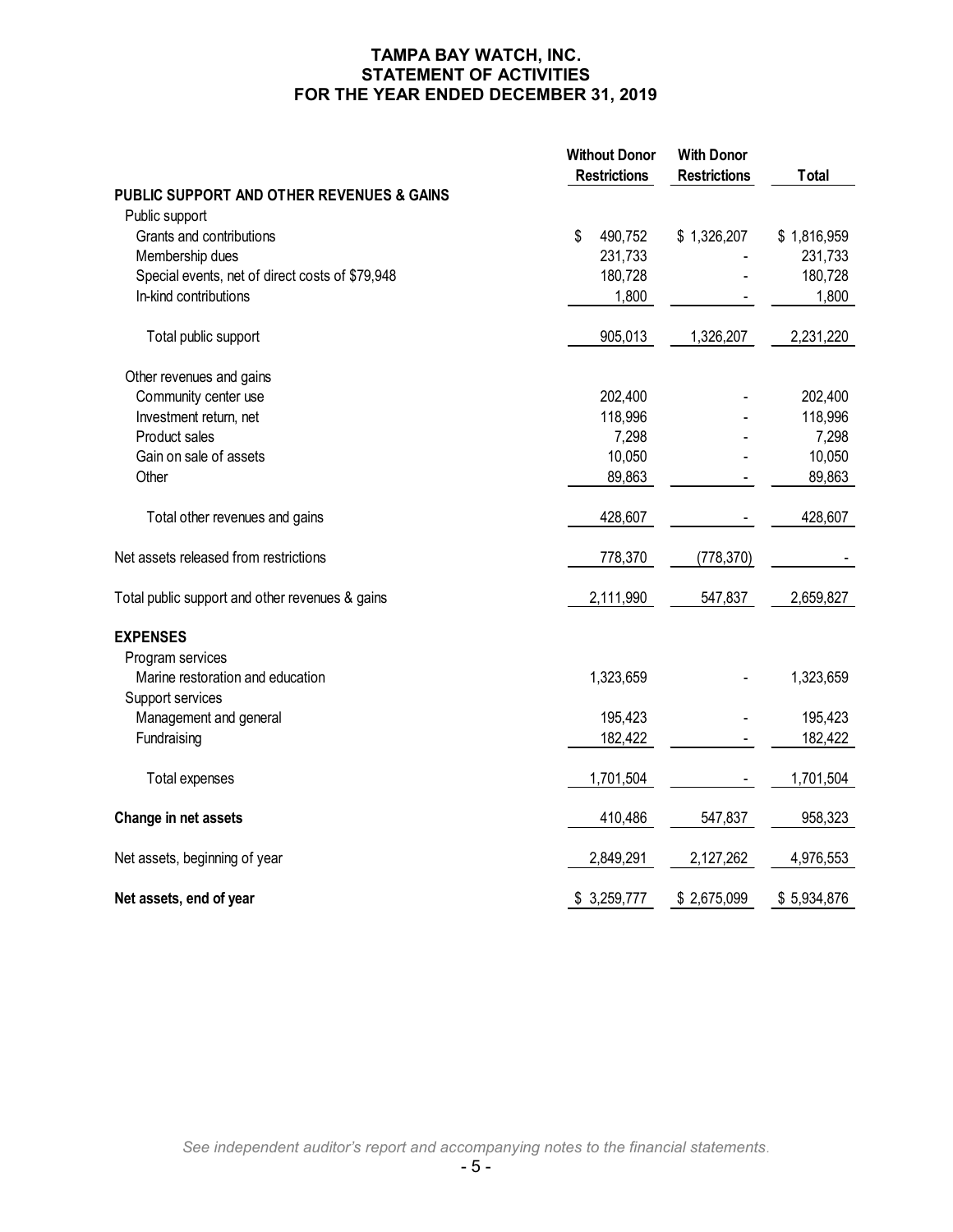### TAMPA BAY WATCH, INC. STATEMENT OF FUNCTIONAL EXPENSES FOR THE YEAR ENDED DECEMBER 31, 2020 (WITH COMPARATIVE TOTALS FOR 2019)

|                                                     |      | (WITH COMPARATIVE TOTALS FOR 2019) |                    | FOR THE YEAR ENDED DECEMBER 31, 2020 | <b>STATEMENT OF FUNCTIONAL EXPENSES</b> |                            |                          |                  |                                    |
|-----------------------------------------------------|------|------------------------------------|--------------------|--------------------------------------|-----------------------------------------|----------------------------|--------------------------|------------------|------------------------------------|
|                                                     |      | <b>Program Services</b><br>Marine  |                    |                                      |                                         | <b>Supporting Services</b> | Total                    |                  | <b>Total Expenses</b>              |
|                                                     |      | Restoration and<br>Education       |                    | Management<br>and General            |                                         | Fundraising                | Supporting<br>Services   | 2020             | 2019                               |
| Personnel expenses                                  | \$   | 973,559                            | \$                 | 124,815                              |                                         | \$149,778                  | \$274,593                | \$1,248,152      | \$1,050,550                        |
| Other expenses                                      |      |                                    |                    |                                      |                                         |                            |                          |                  |                                    |
| Insurance                                           |      | 133,646                            |                    | 7,425                                |                                         | 7,425                      | 14,850                   | 148,496          | 137,096                            |
| Office                                              |      | 105,334                            |                    | 15,415                               |                                         | 7,707                      | 23,122                   | 128,456          | 84,729                             |
| Marine restoration and education                    |      | 85,632                             |                    |                                      |                                         |                            |                          | 85,632           | 85,213                             |
| In-kind rent - Discovery Center<br><b>Utilities</b> |      | 43,200<br>37,608                   |                    | 2,400<br>5,504                       |                                         | 2,400<br>2,752             | 4,800<br>8,256           | 48,000<br>45,864 | $\overline{\phantom{a}}$<br>24,294 |
| Advertising                                         |      | 37,589                             |                    | 2,088                                |                                         | 2,088                      | 4,176                    | 41,765           | 40,100                             |
| Cost of product sales                               |      | 33,878                             |                    | $\overline{\phantom{a}}$             |                                         | $\overline{\phantom{a}}$   | $\overline{\phantom{a}}$ | 33,878           | $\blacksquare$                     |
| Postage, printing, and photo supplies               |      | 18,315                             |                    |                                      |                                         | 7,849                      | 7,849                    | 26,164           | 33,096                             |
| Professional                                        |      | 9,468                              |                    | 9,468                                |                                         |                            | 9,468                    | 18,936           | 15,500                             |
| Travel                                              |      | 15,394                             |                    | 1,159                                |                                         | $\overline{\phantom{a}}$   | 1,159                    | 16,553           | 15,985                             |
| Vehicle and boat                                    |      | 14,291                             |                    | 1,588                                |                                         |                            | 1,588                    | 15,879           | 23,183                             |
| Fundraising                                         |      |                                    |                    |                                      |                                         | 6,467                      | 6,467                    | 6,467            | 16,788                             |
| Other                                               |      | 3,051                              |                    | 18,306                               |                                         | 3,051                      | 21,357                   | 24,408           | 39,638                             |
| Total expenses before other non-cash items          |      | 1,510,965                          |                    | 188,168                              |                                         | 189,517                    | 377,685                  | 1,888,650        | 1,566,172                          |
| Depreciation                                        |      | 139,400                            |                    | 20,400                               |                                         | 10,200                     | 30,600                   | 170,000          | 119,810                            |
| Amortization on in-kind rent                        |      | 12,728                             |                    | 1,863                                |                                         | 931                        | 2,794                    | 15,522           | 15,522                             |
| Total expenses                                      | - \$ | 1,663,093                          | $\textcircled{\$}$ | 210,431                              | \$                                      | 200,648                    | \$411,079                | \$2,074,172      | \$1,701,504                        |

See independent auditor's report and accompanying notes to the financial statements.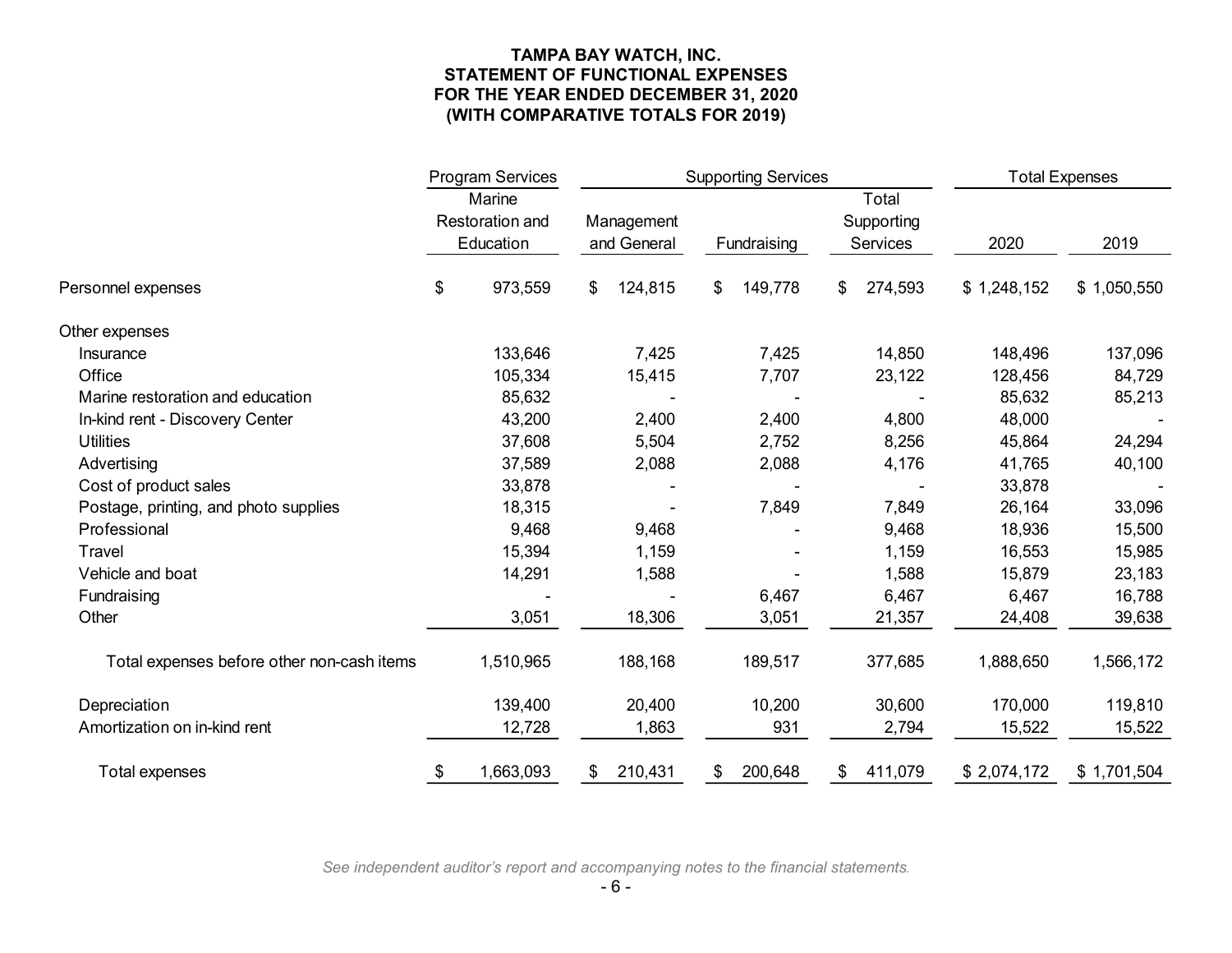### TAMPA BAY WATCH, INC. STATEMENT OF FUNCTIONAL EXPENSES FOR THE YEAR ENDED DECEMBER 31, 2019

|                                            |      | FOR THE YEAR ENDED DECEMBER 31, 2019 | STATEMENT OF FUNCTIONAL EXPENSES |                            |                            |                     |                  |
|--------------------------------------------|------|--------------------------------------|----------------------------------|----------------------------|----------------------------|---------------------|------------------|
|                                            |      | <b>Program Services</b>              |                                  |                            | <b>Supporting Services</b> |                     |                  |
|                                            |      | Marine<br>Restoration and            | Management                       |                            |                            | Total<br>Supporting |                  |
|                                            |      | Education                            | and General                      |                            | Fundraising                | Services            | Total            |
| Personnel expenses                         | \$   | 819,429                              | \$<br>105,055                    | \$                         | 126,066                    | 231,121<br>\$       | \$1,050,550      |
| Other expenses                             |      |                                      |                                  |                            |                            |                     |                  |
| Insurance                                  |      | 123,386                              | 6,855                            |                            | 6,855                      | 13,710              | 137,096          |
| Marine restoration and education           |      | 85,213                               |                                  |                            |                            |                     | 85,213           |
| Office                                     |      | 62,000                               | 17,645                           |                            | 5,084                      | 22,729              | 84,729           |
| Advertising                                |      | 36,090                               | 2,005                            |                            | 2,005                      | 4,010               | 40,100           |
| Postage, printing, and photo supplies      |      | 23,167                               |                                  |                            | 9,929                      | 9,929               | 33,096           |
| <b>Utilities</b>                           |      | 19,921                               | 2,915                            |                            | 1,458                      | 4,373               | 24,294           |
| Vehicle and boat<br>Fundraising            |      | 20,865                               | 2,318                            |                            | 16,788                     | 2,318<br>16,788     | 23,183<br>16,788 |
| Travel                                     |      | 14,866                               | 1,119                            |                            |                            | 1,119               | 15,985           |
| Professional                               |      | 7,750                                | 7,750                            |                            |                            | 7,750               | 15,500           |
| Other                                      |      |                                      | 33,521                           |                            | 6,117                      | 39,638              | 39,638           |
|                                            |      |                                      |                                  |                            |                            |                     |                  |
| Total expenses before other non-cash items |      | 1,212,687                            | 179,183                          |                            | 174,302                    | 353,485             | 1,566,172        |
| Depreciation                               |      | 98,244                               | 14,377                           |                            | 7,189                      | 21,566              | 119,810          |
| Amortization on in-kind rent               |      | 12,728                               | 1,863                            |                            | 931                        | 2,794               | 15,522           |
| Total expenses                             | - \$ | 1,323,659                            | \$<br>195,423                    | $\boldsymbol{\mathsf{\$}}$ | 182,422                    | 377,845<br>\$       | \$1,701,504      |

See independent auditor's report and accompanying notes to the financial statements.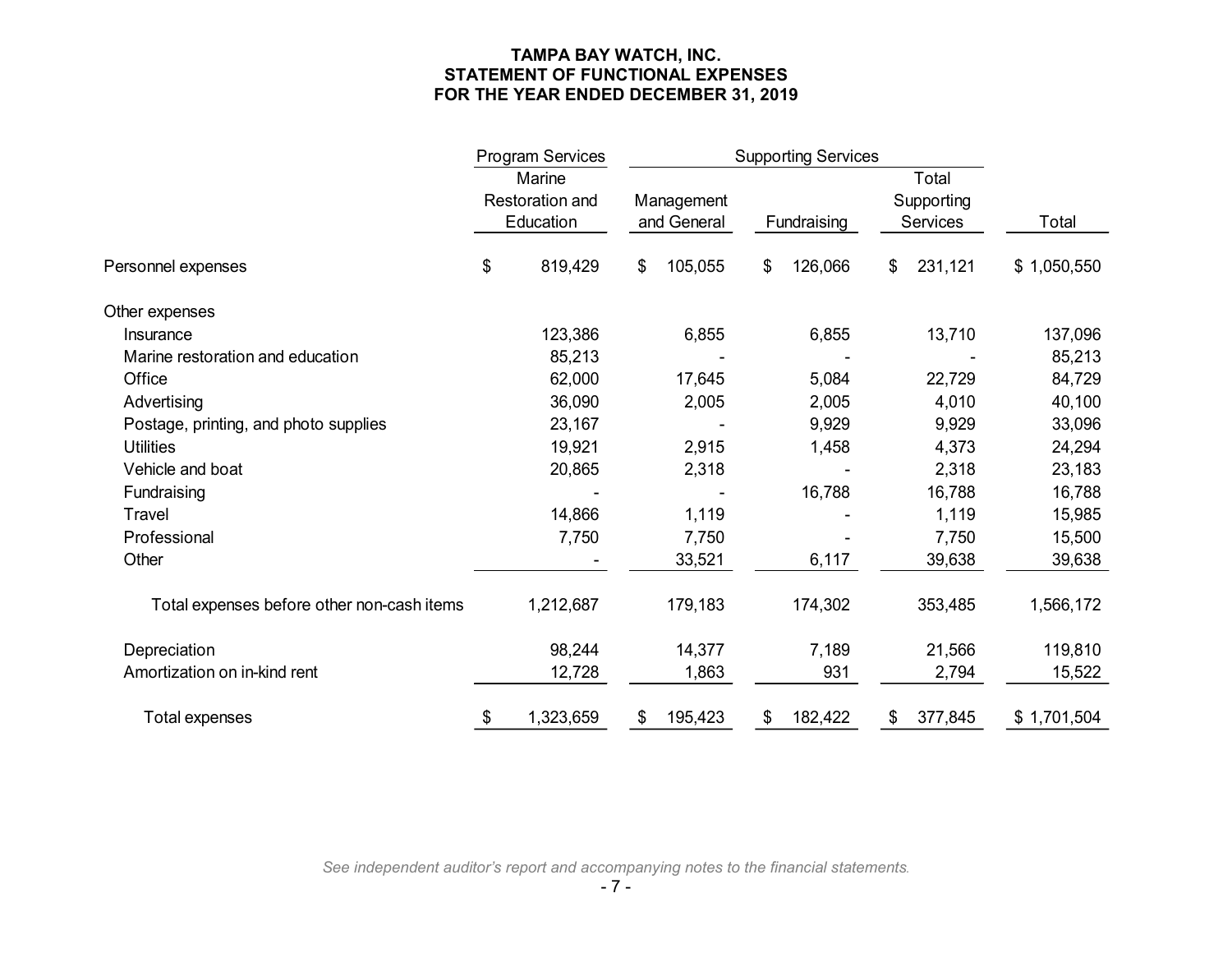### TAMPA BAY WATCH, INC. STATEMENT OF CASH FLOWS FOR THE YEARS ENDED DECEMBER 31, 2020

|                                                                                        | FOR THE YEARS ENDED DECEMBER 31, 2020 |               |
|----------------------------------------------------------------------------------------|---------------------------------------|---------------|
|                                                                                        | 2020                                  | 2019          |
| <b>CASH FLOWS FROM OPERATING ACTIVITIES:</b>                                           |                                       |               |
| Change in net assets                                                                   | 1,002,847<br>\$                       | 958,323<br>\$ |
| Adjustments to reconcile change in net assets                                          |                                       |               |
| to net cash flows from operating activities:                                           | 170,000                               | 119,810       |
| Depreciation<br>Forgiveness of debt (Note 11)                                          | (214, 635)                            |               |
| In-kind rent amortization                                                              | 15,522                                | 15,522        |
| Investment return, net                                                                 | (79, 264)                             | (118,996)     |
| Gain on sale of equipment                                                              | (19, 269)                             |               |
| Increase (Decrease) in assets:                                                         |                                       |               |
| Unconditional promises to give                                                         | (99, 525)                             | 166,692       |
| Prepaid expenses                                                                       | (10, 312)                             | (2, 419)      |
| Inventory                                                                              | (37, 363)                             |               |
| Increase (Decrease) in liabilities:                                                    |                                       |               |
| Accounts payable                                                                       | (295, 433)                            | 305,796       |
| Accrued payroll                                                                        | (8,054)                               | 23,299        |
| Deposits                                                                               | 3,661                                 | (2,550)       |
| Net cash provided by operating activities                                              | 428,175                               | 1,517,062     |
| <b>CASH FLOWS FROM INVESTING ACTIVITIES:</b>                                           |                                       |               |
| Sale of investments, net of purchases                                                  | 41,574                                | 44,408        |
| Purchase of property and equipment                                                     | (486, 755)                            | (992, 768)    |
| Proceeds from the sale of property and equipment                                       | 39,500                                |               |
| Collection of principal on note receivable                                             | 608                                   | 2,674         |
| Net cash used in investing activities                                                  | (405, 073)                            | (945, 686)    |
|                                                                                        |                                       |               |
| <b>CASH FLOWS FROM FINANCING ACTIVITIES:</b>                                           |                                       |               |
| Proceeds from issuance of long-term debt (Note 11)                                     | 214,635                               |               |
|                                                                                        |                                       |               |
| Net change in cash and cash equivalents                                                | 237,737                               | 571,376       |
| Cash and cash equivalents, beginning of year                                           | 1,789,981                             | 1,218,605     |
| Cash and cash equivalents, end of year                                                 | 2,027,718<br>\$                       | \$1,789,981   |
|                                                                                        |                                       |               |
| SUPPLEMENTAL DISCLOSURES ON NONCASH INVESTING ACTIVITIES:                              |                                       |               |
| Conversion of Discovery Center construction in progress into leasehold improvements \$ | 947,593                               | \$            |
| In-kind contributions (at fair value)                                                  | \$<br>49,975                          | $\,$<br>1,800 |
|                                                                                        |                                       |               |
| SUPPLEMENTAL DISCLOSURES ON NONCASH FINANCING ACTIVITIES:                              |                                       |               |
| Conversion of PPP loan into a grant (Note 11)                                          | 214,635<br>S                          | \$            |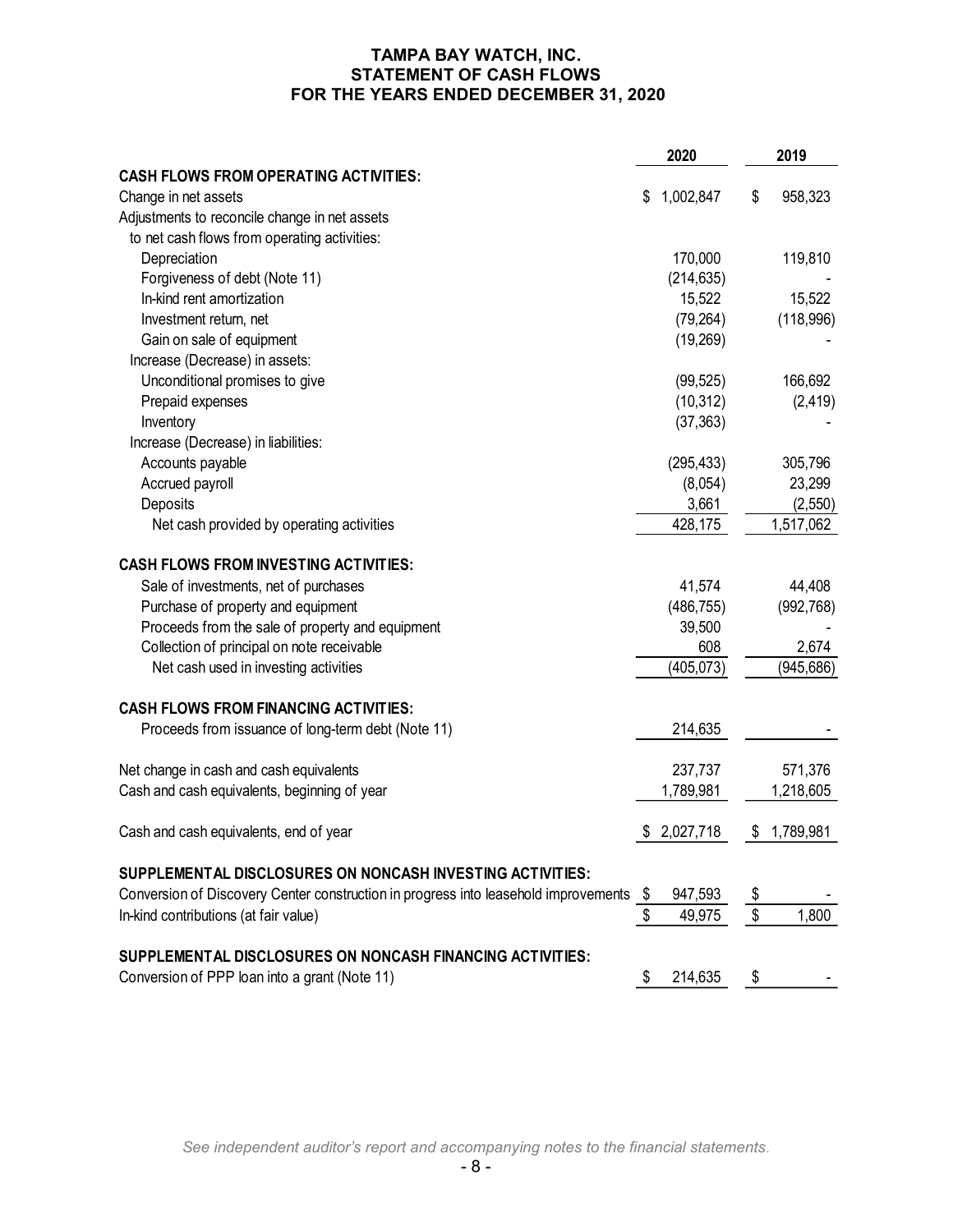### NOTE 1 NATURE OF ORGANIZATION

Tampa Bay Watch, Inc. ("Tampa Bay Watch" or the "Organization") was organized in 1993 as a tax-exempt, nonprofit organization dedicated exclusively for the purpose of protection and restoration of the marine and wetland environments of the Tampa Bay estuary through scientific and educational programs. Funding is provided through federal, state, and local government grants, as well as by local fundraising activities and membership dues.

In June 2020, the Organization opened an education center on the St. Pete Pier (the "Discovery Center"). The Discovery Center presents information about Tampa Bay's unique ecosystem. The indoor exhibit gallery features an estuary habitat that showcases a variety of species found in local waters. Visitors can also experience interactive displays, video presentations, a touch tank and docent-led tours. Adjacent to the exhibit gallery is a state-of-the-art classroom that accommodates school field trips and programs for students of all ages. The Discovery Center is not strictly an indoor experience. It also includes a "wet classroom" which offers larger outdoor demonstrations and lectures. It is bordered by walkways and railings, and includes an amphitheater-style observation deck.

### NOTE 2 SUMMARY OF SIGNIFICANT ACCOUNTING POLICIES

#### Basis of Accounting

The Organization's financial statements have been prepared on the accrual basis of accounting in accordance with accounting principles generally accepted in the United States of America ("GAAP") and, accordingly, reflect all significant receivables, payables and other liabilities.

#### Basis of Presentation

The Organization has adopted the Financial Accounting Standards Board ("FASB") Accounting Standards Codification Topic 958, Not-for-Profit Entities ("ASC 958"). Under ASC 958, the Organization is required to provide financial statements which are prepared to focus on the Organization as a whole and to present balances and transactions according to the existence or absence of donor-imposed restrictions. As such, the Organization reports information regarding its financial position and activities according to two classes of net assets: without donor restrictions and, if applicable, with donor restrictions.

#### Revenue Recognition

Gifts and contributions are recorded at their fair market value on the date of receipt. The Organization reports contributions restricted by donors as increases in net assets without donor restrictions if the restrictions expire (that is, when a stipulated time restriction ends or purpose restriction is accomplished) in the same reporting period in which the revenue is recognized. All other donor-restricted contributions are reported as increases in net assets with donor restrictions, depending on the nature of the restrictions. When a restriction expires, net assets with donor restrictions are reclassified to net assets without donor restrictions and reported in the Statements of Activities as net assets released from restrictions.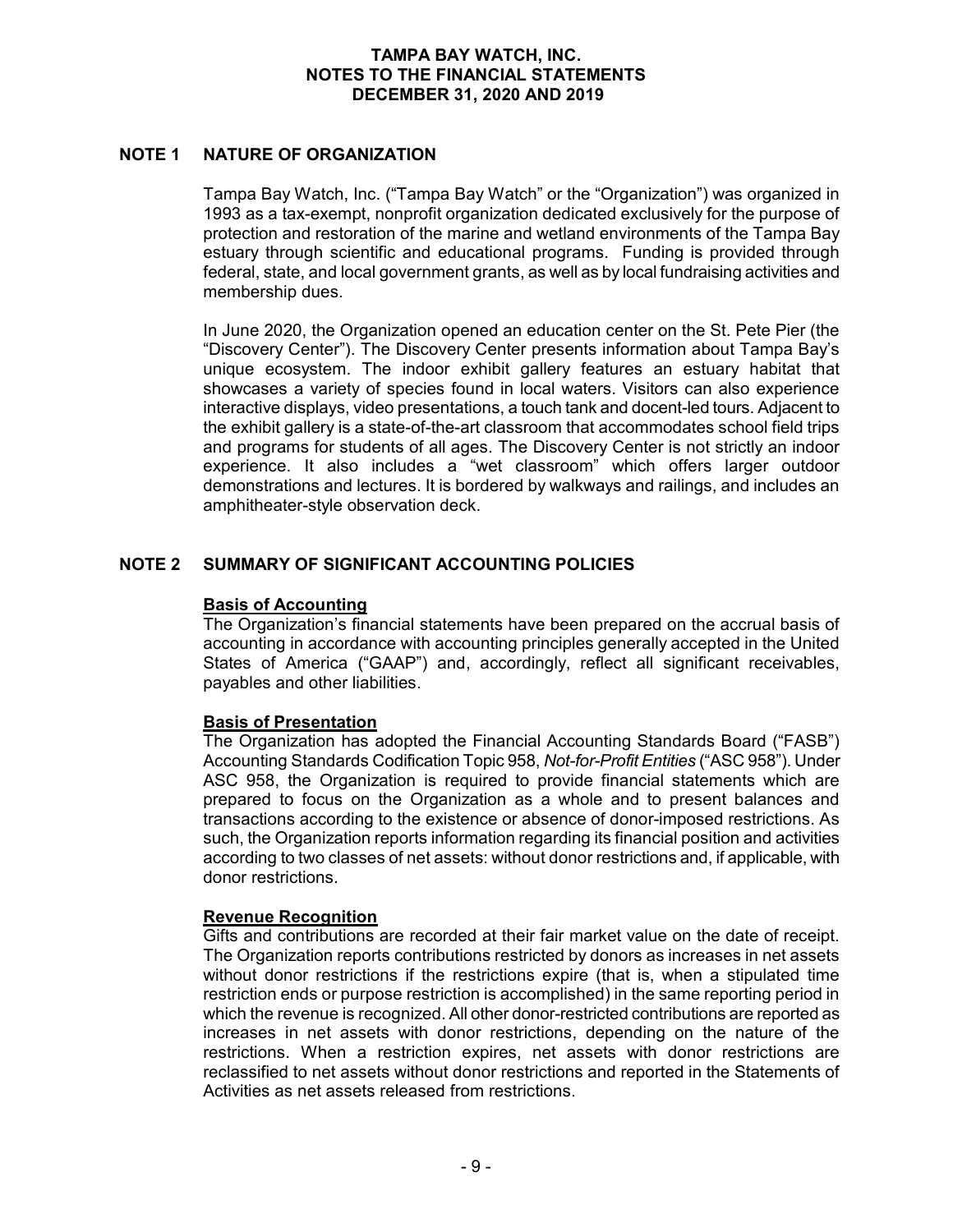Support arising from donated, or in-kind, goods, property, and services is recognized in the financial statements at its fair value. GAAP requires recognition of in-kind services, if such services (1) create or enhance nonfinancial assets or (2) require specialized skills and are provided by individuals possessing those skills, who would typically charge a fee. For the years ended December 31, 2020 and 2019, volunteers provided services to assist the Organization's and fundraising functions for which no amount has been recorded in the financial statements because the services did not meet the criteria for recognition under GAAP.

Ticket sales are recognized at a point in time when the tickets are purchased. The Organization has determined that a point in time recognition is appropriate since there are no other performance obligations related to these assets.

The Organization sold merchandise. These sales are recorded as revenue at the time the merchandise transferred to the customer, a single performance obligation.

### Cash and Cash Equivalents

The Organization considers all highly liquid instruments with maturities of three months or less when purchased to be cash equivalents.

#### Investments

The Organization invests in mutual funds. The investments in securities are stated at fair value. Realized and unrealized gains and losses and interest income are reflected in the Statements of Activities, net of the administrative costs directly associated with managing the investments. Fair value is determined by market quotations.

Donated investments are recorded at fair value at the time of receipt.

#### Inventory

Inventory is stated at lower of cost or net realizable value, based on a count performed at the year end. The on-hand inventory is counted and valued using the merchandise menu in the system.

#### Property and Equipment

Property and equipment are recorded at cost or, if donated, the estimated fair value at the date of donation. The Organization has a policy of capitalizing expenditures for property and equipment with costs above a predetermined threshold. Depreciation is provided using the straight-line method over the estimated useful lives of assets which range from 5 to 39 years.

#### Impairment of Long-Lived Assets

Long-lived assets are reviewed for impairment whenever events or changes in circumstances indicate that the amount of an asset may not be recoverable. Recoverability of assets to be held and used is measured by a comparison of the carrying amounts of an asset to future net cash flows expected to be generated by the asset. If such assets are considered to be impaired, the impairment loss to be recognized is measured by the amount by which the carrying amount of the asset exceeds its fair value.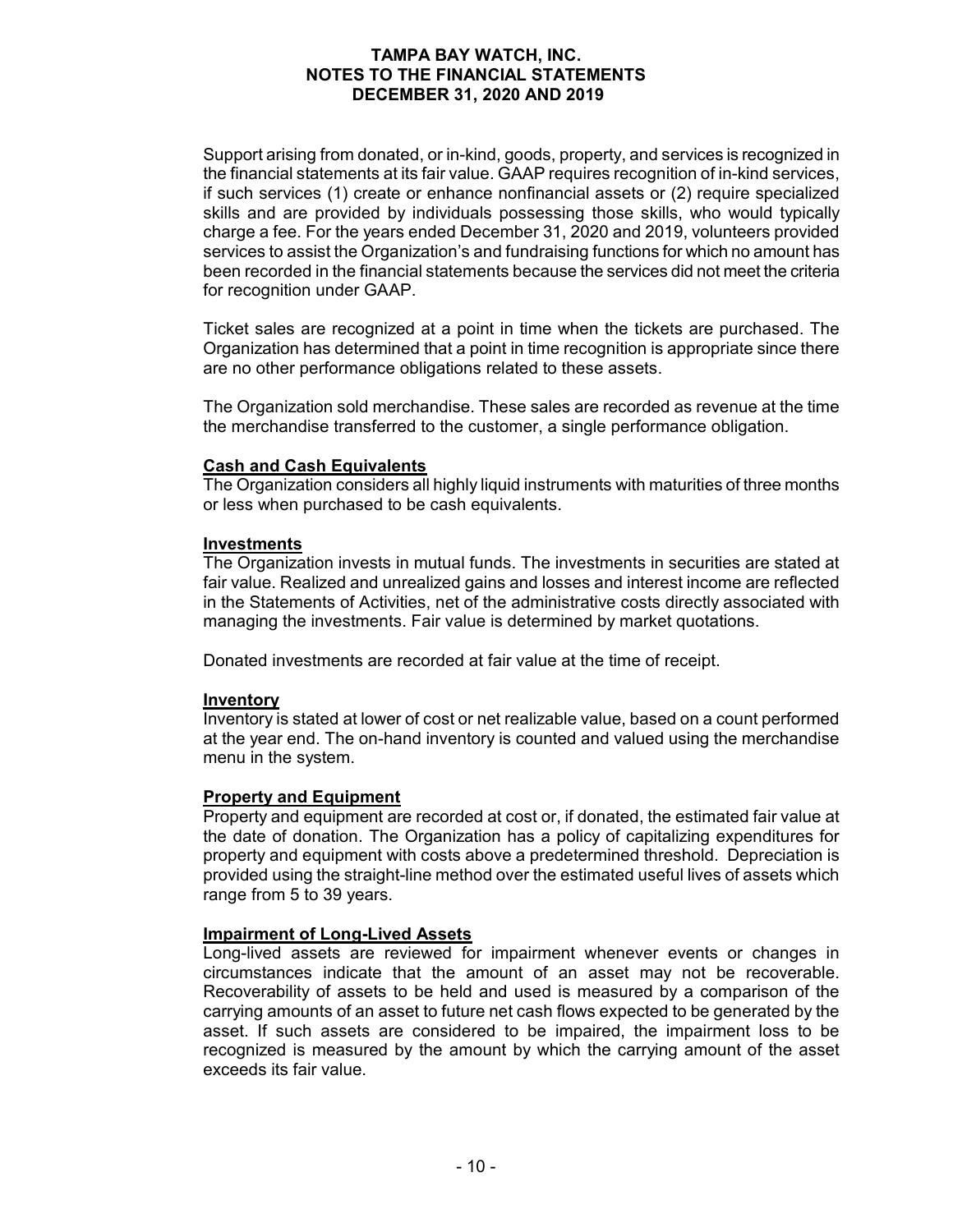#### Fair Value Measurements

In accordance with FASB ASC 820, Fair Value Measurements and Disclosures, the Organization measures fair value using a three-level hierarchy for fair value measurements based upon the transparency of inputs to the valuation of an asset or liability. Inputs may be observable or unobservable and refer broadly to the assumptions that market participants would use in pricing the asset or liability based on market data obtained from sources independent of the reporting entity. Unobservable inputs reflect the reporting entity's own assumptions about the assumptions that market participants would use in pricing the asset or liability, and are developed based on the best information available in the circumstances.

The objective of a fair value measurement is to determine the price that would be received to sell an asset or paid to transfer a liability in an orderly transaction between market participants at the measurement date (an exit price). Accordingly, the fair value hierarchy gives the highest priority to quoted prices (unadjusted) in active markets for identical assets or liabilities (Level 1) and the lowest priority to unobservable inputs (Level 3). The Organization may use valuation techniques consistent with the market income and cost approaches to measure fair value.

The inputs used to measure fair value are categorized into the following three categories:

Level 1 Inputs to the valuation methodology are unadjusted quoted prices for identical assets or liabilities in active markets that the Organization has the ability to access.

Level 2 Inputs to the valuation methodology include quoted prices for similar assets or liabilities in active markets and quoted prices for identical or similar assets or liabilities in inactive markets. Inputs other than quoted prices that are observable for the asset or liability and inputs that are derived principally from or corroborated by observable market data are also included. If the asset or liability has a specified (contractual) term, the Level 2 input must be observable for substantially the full term of the asset or liability

Level 3 Inputs to the valuation methodology are unobservable and significant to the fair value measurement.

The method described may produce a fair value calculation that may not be indicative of net realizable value or reflective of future fair values. Furthermore, while the Organization believes its valuation methods are appropriate and consistent with other market participants, the use if difference methodologies or assumptions to determine the fair value of certain financial instruments could result in a different fair value measurement at the reporting date.

#### Leases

In accordance with FASB ASC 840, Leases, the Organization recognizes reductions in rental expenses and rental revenues in lease arrangements for which it is the lessee and lessor, respectively, on a straight-line basis over the term of the lease.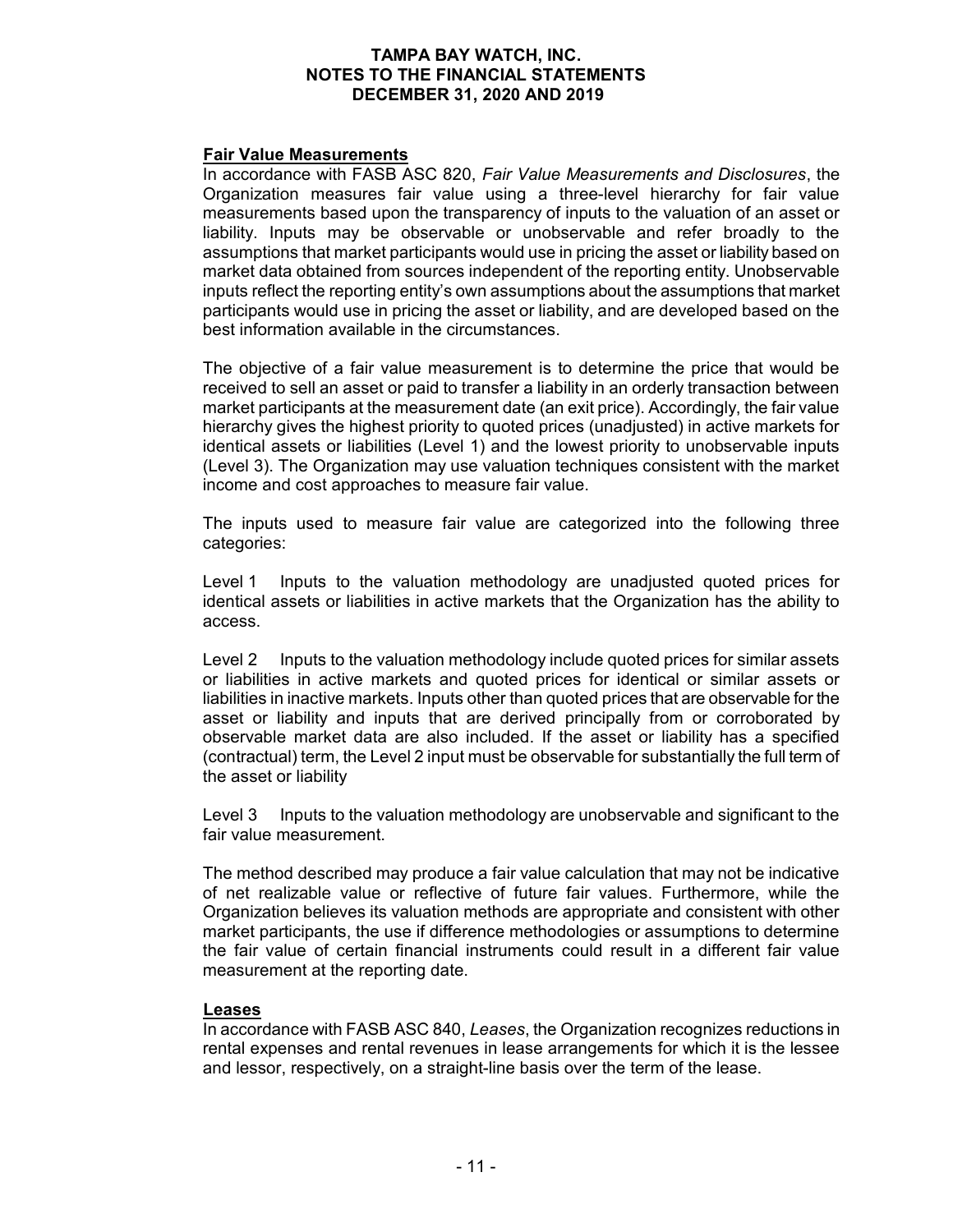### Use of Estimates

The preparation of financial statements in conformity with GAAP requires management to make estimates and assumptions that affect certain reported amounts and disclosures. Accordingly, actual results could differ from those estimates.

#### Functional Allocation of Expenses

The costs of providing the various programs and other activities have been summarized on a functional basis on the Statements of Functional Expenses. Expenses directly attributable to a specific functional area of the Organization are reported as direct expenses of those functional areas while indirect costs that benefit multiple functional areas have been allocated among the functional areas based on time and effort spent by employees on each functional area or based on the Organization's square footage analysis for all indirect occupancy-related expenses.

### Going Concern Evaluation

On an annual basis, as required by FASB ASC 205, the Organization performs an evaluation to determine whether there are conditions or events (known or reasonably knowable), considered in the aggregate, that raise substantial doubt about its ability to continue as a going concern within one year after the date that the financial statements are available to be issued.

#### Reclassifications

Certain amounts in the 2019 financial statements have been reclassified to conform to the 2020 presentation.

#### Income Tax

The Organization is exempt from federal and state income taxes under Section 501(c)(3) and, accordingly, no provision for income taxes has been made in the financial statements. Management has evaluated the Organization's tax position and concluded that no uncertain tax positions have been taken that would require adjustment to the financial statements to comply with the provisions of the Income Tax Topic of the FASB ASC. With few exceptions, the Organization is subject to income tax examinations for up to three years after tax returns are filed.

### Recent Accounting Pronouncements Adopted

The FASB issued new guidance relating to Topic 606. The core principle of this new guidance (ASU 2014-09, Revenue from Contracts with Customers) is that an entity will recognize revenue to depict the transfer of promised goods or services to customers in an amount that reflects the consideration to which the entity expects to be entitled in exchange for those goods or services. The Organization adopted this guidance on as of January 1, 2020. As part of the adoption, the Organization has evaluated each of the five steps of ASC Topic 606 which are as follows: (1) Identify the contract with the customer; (2) Identify the performance obligations in the contract; (3) Determine the transaction price; (4) Allocate the transaction price to the performance obligations; and (5) Recognize revenue when (or as) performance obligations are satisfied. The Organization has determined that the adoption of ASC Topic 606 did not have an impact on the Organization's financial statements.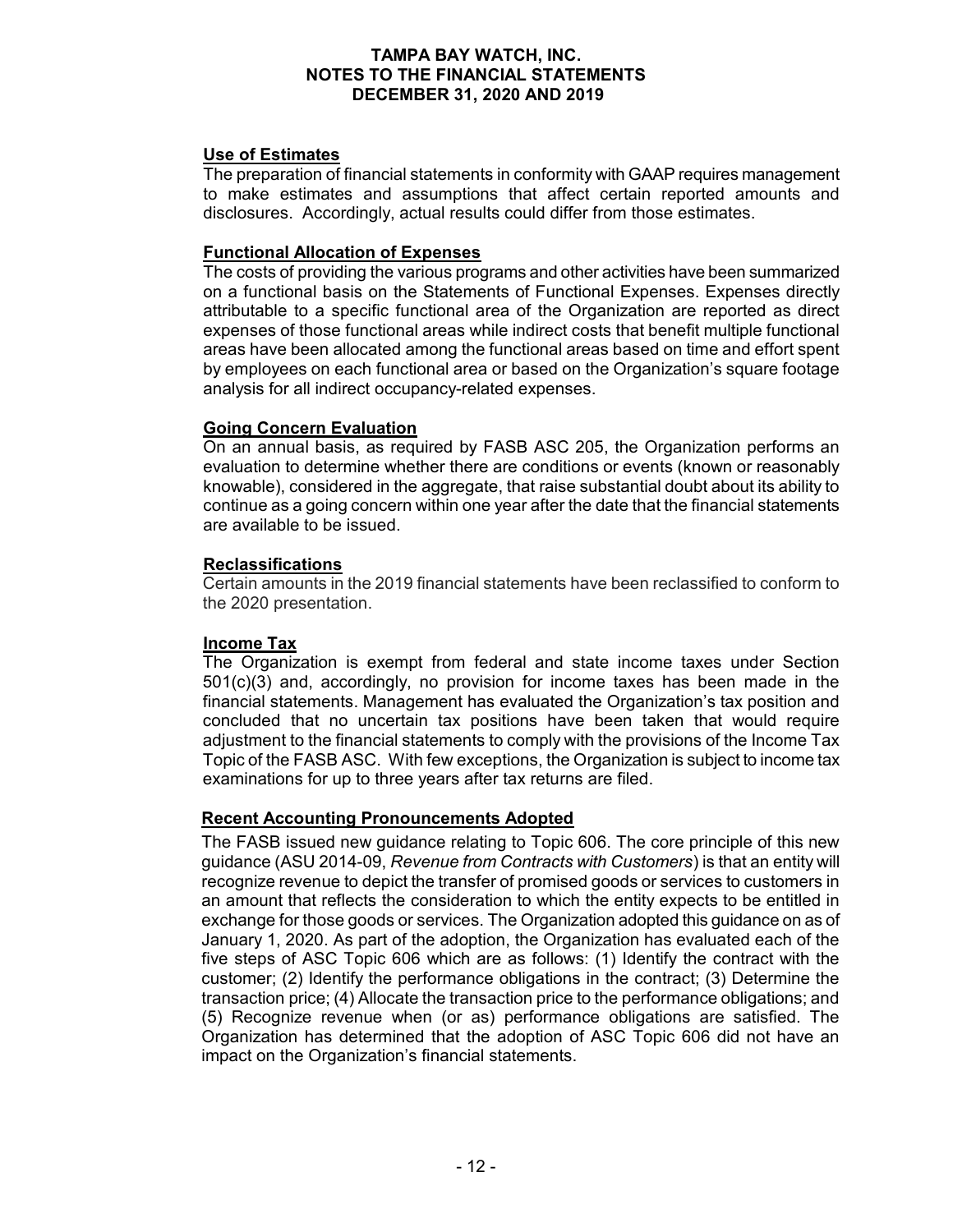### Recent Accounting Pronouncements Not Yet Adopted

The FASB issued new guidance that created Topic 842 in the ASC. Topic 842 supersedes the previous lease FASB ASC 840. The core principle of the guidance (ASU 2016-02, Leases) is to increase transparency and comparability among organizations by recognizing rights and obligations of leasing activities as assets and lease liabilities on the balance sheet. Under this ASC, lease assets and lease liabilities should be recognized for those leases previously classified as operating leases.

#### Subsequent Events

# NOTE 3 AVAILABILITY AND LIQUIDITY

| supersedes the previous lease $r$ and $r$ and $r$ and $r$ interval principle of the quidance<br>(ASU 2016-02, Leases) is to increase transparency and comparability among<br>organizations by recognizing rights and obligations of leasing activities as assets and<br>lease liabilities on the balance sheet. Under this ASC, lease assets and lease liabilities<br>should be recognized for those leases previously classified as operating leases. |                   |                   |  |
|--------------------------------------------------------------------------------------------------------------------------------------------------------------------------------------------------------------------------------------------------------------------------------------------------------------------------------------------------------------------------------------------------------------------------------------------------------|-------------------|-------------------|--|
| ASU 2016-02 is effective for annual reporting periods beginning after December 15,<br>2021. At this time, it is not known, nor can it be reasonably estimated, what the impact<br>of this standard's adoption will have on the Organization. Management believes the<br>effect on current accounting policies will be immaterial as there are no material lease<br>contracts.                                                                          |                   |                   |  |
| <b>Subsequent Events</b><br>In accordance with FASB ASC 855, the Organization evaluated subsequent events<br>through August 13, 2021, the date the financial statements were available for issue.                                                                                                                                                                                                                                                      |                   |                   |  |
| <b>AVAILABILITY AND LIQUIDITY</b>                                                                                                                                                                                                                                                                                                                                                                                                                      |                   |                   |  |
| The following represents the Organization's financial assets as at December 31:                                                                                                                                                                                                                                                                                                                                                                        |                   |                   |  |
|                                                                                                                                                                                                                                                                                                                                                                                                                                                        | 2020              | 2019              |  |
| Financial assets at year-end                                                                                                                                                                                                                                                                                                                                                                                                                           |                   |                   |  |
| Cash and cash equivalents                                                                                                                                                                                                                                                                                                                                                                                                                              | \$2,027,718       | \$1,789,981       |  |
| Unconditional promises to give, net<br>Note receivable, net                                                                                                                                                                                                                                                                                                                                                                                            | 725,027<br>30,242 | 625,502<br>30,850 |  |
| Investments                                                                                                                                                                                                                                                                                                                                                                                                                                            | 651,255           | 613,565           |  |
|                                                                                                                                                                                                                                                                                                                                                                                                                                                        | 3,434,242         | 3,059,898         |  |
| Less amounts not available for use within one year                                                                                                                                                                                                                                                                                                                                                                                                     |                   |                   |  |
| Net assets with donor restrictions                                                                                                                                                                                                                                                                                                                                                                                                                     | 679,993           | 1,360,899         |  |
| Long-term portion of note receivable                                                                                                                                                                                                                                                                                                                                                                                                                   | 28,415            | 30,242            |  |
|                                                                                                                                                                                                                                                                                                                                                                                                                                                        | 708,408           | 1,391,141         |  |
| Financial assets available to meet expenditures                                                                                                                                                                                                                                                                                                                                                                                                        |                   |                   |  |
| over the next 12 months                                                                                                                                                                                                                                                                                                                                                                                                                                | \$2,725,834       | \$1,668,757       |  |
| As part of the Organization's liquidity management plan, it invests cash in excess of<br>daily requirements in money market funds. The Organization's cash position is<br>monitored by executive management to ensure sufficient funds are available to meet<br>daily requirements. Daily requirements are based on the budget, contracts, payroll, and                                                                                                |                   |                   |  |

As part of the Organization's liquidity management plan, it invests cash in excess of daily requirements in money market funds. The Organization's cash position is monitored by executive management to ensure sufficient funds are available to meet daily requirements. Daily requirements are based on the budget, contracts, payroll, and invoice schedules.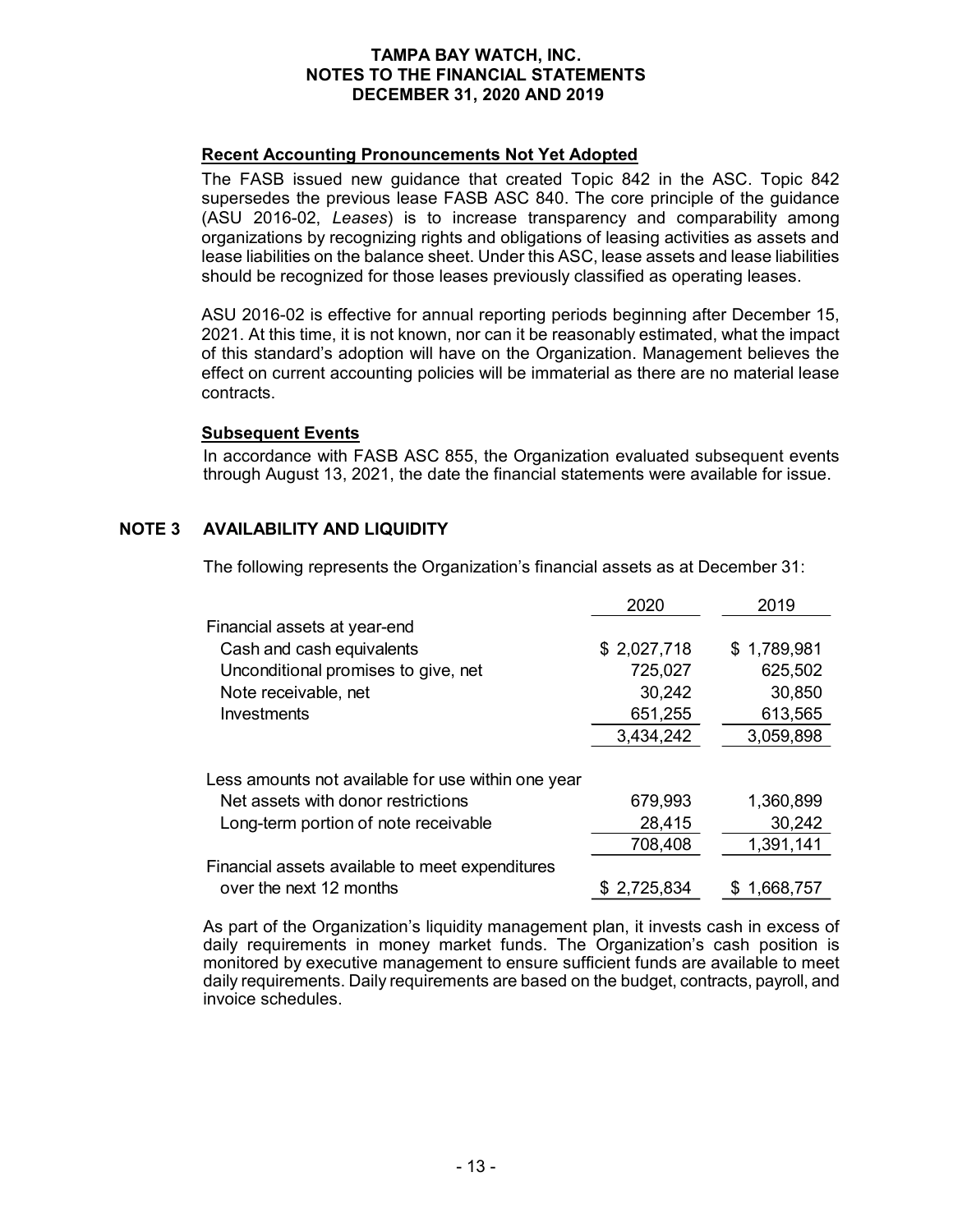# NOTE 4 INVESTMENTS

| TAMPA BAY WATCH, INC.<br><b>NOTES TO THE FINANCIAL STATEMENTS</b><br>DECEMBER 31, 2020 AND 2019 |               |                |         |
|-------------------------------------------------------------------------------------------------|---------------|----------------|---------|
| <b>INVESTMENTS</b>                                                                              |               |                |         |
| Major categories of investments as of December 31 are summarized below:                         |               |                |         |
|                                                                                                 | 2020          |                | 2019    |
| Mutual funds and exchange-traded products                                                       |               |                |         |
| Equity funds                                                                                    | \$<br>457,989 | \$             | 434,009 |
| Fixed income funds                                                                              | 193,266       |                | 179,556 |
|                                                                                                 | \$<br>651,255 | \$             | 613,565 |
| nvestment returns are as follows for the years ended December 31:                               |               |                |         |
|                                                                                                 | 2020          |                | 2019    |
| Net realized/unrealized gain                                                                    | \$<br>61,896  | $\mathfrak{L}$ | 83,777  |
| Interest and dividend income                                                                    | 22,516        |                | 40,115  |
| Investment expenses                                                                             | (5, 148)      |                | (4,896) |
|                                                                                                 |               |                |         |

| TAMPA BAY WATCH, INC.<br><b>NOTES TO THE FINANCIAL STATEMENTS</b><br>DECEMBER 31, 2020 AND 2019                   |                          |                           |                    |
|-------------------------------------------------------------------------------------------------------------------|--------------------------|---------------------------|--------------------|
| <b>INVESTMENTS</b>                                                                                                |                          |                           |                    |
| Major categories of investments as of December 31 are summarized below:                                           |                          |                           |                    |
|                                                                                                                   | 2020                     |                           | 2019               |
| Mutual funds and exchange-traded products<br><b>Equity funds</b><br>Fixed income funds                            | 457,989<br>\$<br>193,266 | \$                        | 434,009<br>179,556 |
|                                                                                                                   | 651,255<br>\$            | \$                        | 613,565            |
| Investment returns are as follows for the years ended December 31:                                                |                          |                           |                    |
|                                                                                                                   | 2020                     |                           | 2019               |
| Net realized/unrealized gain                                                                                      | 61,896<br>\$             | \$                        | 83,777             |
| Interest and dividend income                                                                                      | 22,516                   |                           | 40,115             |
| Investment expenses                                                                                               | (5, 148)                 |                           | (4,896)            |
|                                                                                                                   | 79,264<br>\$             | \$                        | 118,996            |
|                                                                                                                   |                          |                           |                    |
| <b>FAIR VALUE MEASUREMENTS</b>                                                                                    |                          |                           |                    |
| The Organization's investments measured at fair value on a recurring basis as follows<br>as of December 31, 2020: |                          |                           |                    |
|                                                                                                                   |                          | Quoted Prices of          |                    |
|                                                                                                                   |                          | <b>Identical Products</b> |                    |
|                                                                                                                   |                          | in Active Markets         |                    |
| December 31, 2020                                                                                                 |                          |                           | (Level 1)          |
| Mutual funds and exchange-traded products                                                                         |                          | \$                        | 651,255            |
| The Organization's investments measured at fair value on a recurring basis as follows<br>as of December 31, 2019: |                          |                           |                    |
|                                                                                                                   |                          | Quoted Prices of          |                    |

# NOTE 5 FAIR VALUE MEASUREMENTS

|                                           | Quoted Prices of          |
|-------------------------------------------|---------------------------|
|                                           | <b>Identical Products</b> |
|                                           | in Active Markets         |
| December 31, 2020                         | (Level 1)                 |
| Mutual funds and exchange-traded products | 651,255                   |

| \$                                                                                                                | 79,264 | S             | 118,996                   |
|-------------------------------------------------------------------------------------------------------------------|--------|---------------|---------------------------|
| <b>FAIR VALUE MEASUREMENTS</b>                                                                                    |        |               |                           |
| The Organization's investments measured at fair value on a recurring basis as follows<br>as of December 31, 2020: |        |               |                           |
|                                                                                                                   |        |               | Quoted Prices of          |
|                                                                                                                   |        |               | <b>Identical Products</b> |
|                                                                                                                   |        |               | in Active Markets         |
| December 31, 2020                                                                                                 |        |               | (Level 1)                 |
| Mutual funds and exchange-traded products                                                                         |        | $\frac{1}{2}$ | 651,255                   |
| The Organization's investments measured at fair value on a recurring basis as follows<br>as of December 31, 2019: |        |               |                           |
|                                                                                                                   |        |               | Quoted Prices of          |
|                                                                                                                   |        |               | <b>Identical Products</b> |
|                                                                                                                   |        |               | in Active Markets         |
| December 31, 2019                                                                                                 |        |               | (Level 1)                 |
| Mutual funds and exchange-traded products                                                                         |        | \$            | 613,565                   |
|                                                                                                                   |        |               |                           |
| There were no significant transfers between levels.                                                               |        |               |                           |
|                                                                                                                   |        |               |                           |
|                                                                                                                   |        |               |                           |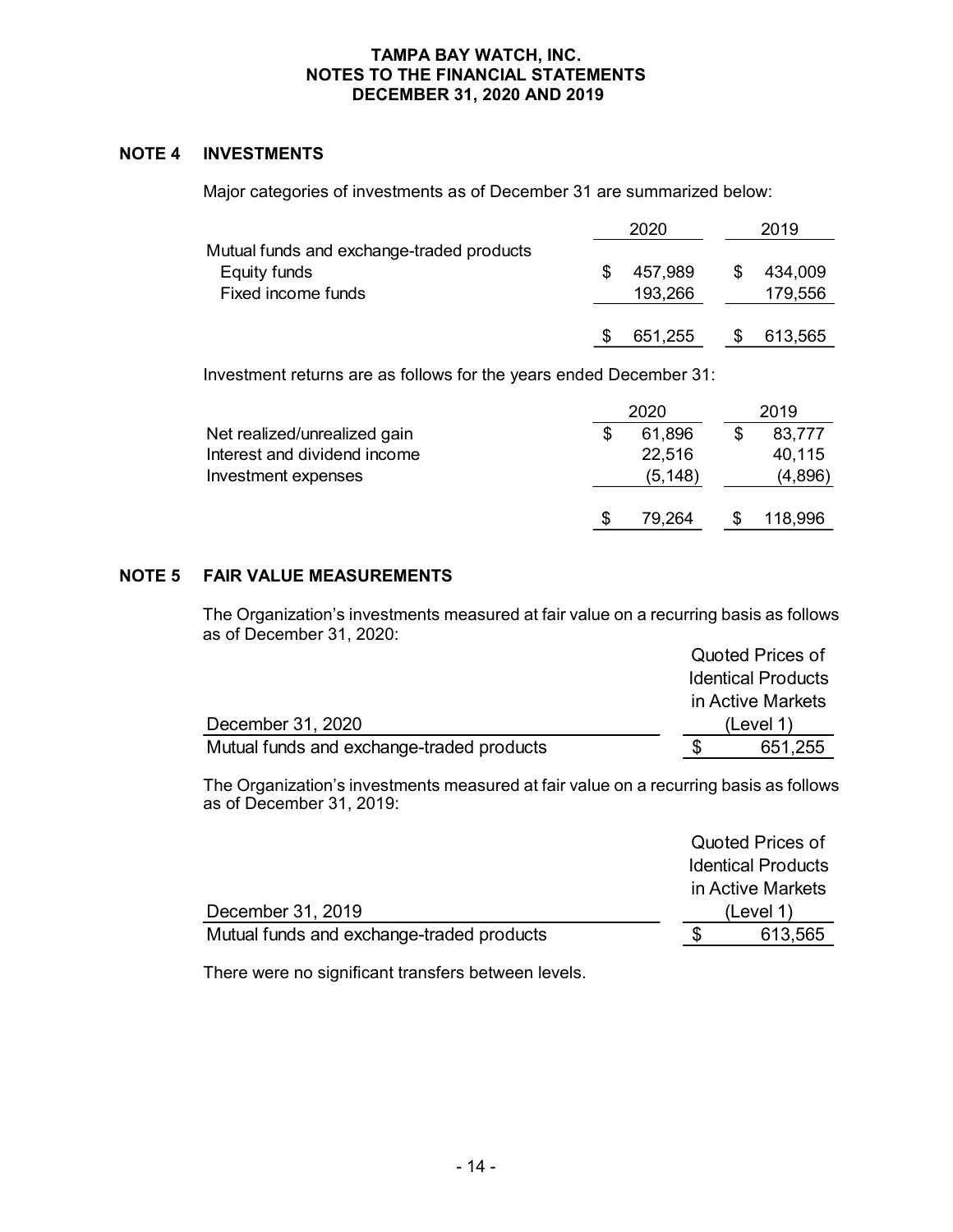### NOTE 6 UNCONDITIONAL PROMISES TO GIVE

| <b>TAMPA BAY WATCH, INC.</b><br><b>NOTES TO THE FINANCIAL STATEMENTS</b><br><b>DECEMBER 31, 2020 AND 2019</b>                                                                                                           |                       |                                 |
|-------------------------------------------------------------------------------------------------------------------------------------------------------------------------------------------------------------------------|-----------------------|---------------------------------|
| UNCONDITIONAL PROMISES TO GIVE                                                                                                                                                                                          |                       |                                 |
|                                                                                                                                                                                                                         |                       |                                 |
| Unconditional promises to give due in more than one year are reflected at the present<br>value of estimated future cash flows discounted at rates ranging from 0.36% to 1.62%,<br>depending on the date of the promise. |                       |                                 |
| Promises to give are scheduled to be received in the following periods at December 31:                                                                                                                                  |                       |                                 |
|                                                                                                                                                                                                                         | 2020<br>\$<br>435,659 | 2019<br>$\mathbb{S}$<br>366,607 |
| Less than one year<br>One to five years                                                                                                                                                                                 | 301,000               | 272,900                         |
| Less unamortized discount                                                                                                                                                                                               | (11, 632)             | (14,005)                        |

### NOTE 7 NOTE RECEIVABLE

### NOTE 8 PROPERTY AND EQUIPMENT

| Less unamortized discount                                                                                                                                                                                                                                                                               |                     | (11, 632)   | (14,005)      |
|---------------------------------------------------------------------------------------------------------------------------------------------------------------------------------------------------------------------------------------------------------------------------------------------------------|---------------------|-------------|---------------|
|                                                                                                                                                                                                                                                                                                         | \$                  | 725,027     | 625,502<br>\$ |
| As of December 31, 2020 and 2019, management considered all receivables to be<br>collectible. As such, no provision for uncollectible accounts was recorded.                                                                                                                                            |                     |             |               |
| <b>NOTE RECEIVABLE</b>                                                                                                                                                                                                                                                                                  |                     |             |               |
| Note receivable consists of the remaining balance outstanding on a 7.25% note<br>receivable donated to the Organization in April 2011. Monthly payments on the note<br>receivable consist of principal and interest of approximately \$330 and continue until<br>maturity of the note in April of 2032. |                     |             |               |
| <b>PROPERTY AND EQUIPMENT</b>                                                                                                                                                                                                                                                                           |                     |             |               |
| Property and equipment consist of the following:                                                                                                                                                                                                                                                        |                     |             |               |
|                                                                                                                                                                                                                                                                                                         | <b>Estimate</b>     |             |               |
|                                                                                                                                                                                                                                                                                                         | <b>Useful Lives</b> | 2020        | 2019          |
| Buildings and leasehold improvements                                                                                                                                                                                                                                                                    | 10 - 39 years       | \$4,156,894 | \$3,868,043   |
| Boats and equipment                                                                                                                                                                                                                                                                                     | 5-7 years           | 455,447     | 360,222       |
| Office furniture and equipment                                                                                                                                                                                                                                                                          | 5 years             | 277,837     | 186,545       |
| Vehicles                                                                                                                                                                                                                                                                                                | 5 years             | 91,315      | 100,159       |
|                                                                                                                                                                                                                                                                                                         |                     | \$4,981,493 | \$4,514,969   |
| Less: accumulated depreciation                                                                                                                                                                                                                                                                          |                     | (1,782,082) | (1,612,082)   |
| Total property and equipment, net                                                                                                                                                                                                                                                                       |                     | \$3,199,411 | \$2,902,887   |
| Depreciation expense for the year ended December 31, 2020 and 2019 was<br>approximately \$170,000 and \$120,000 respectively.                                                                                                                                                                           |                     |             |               |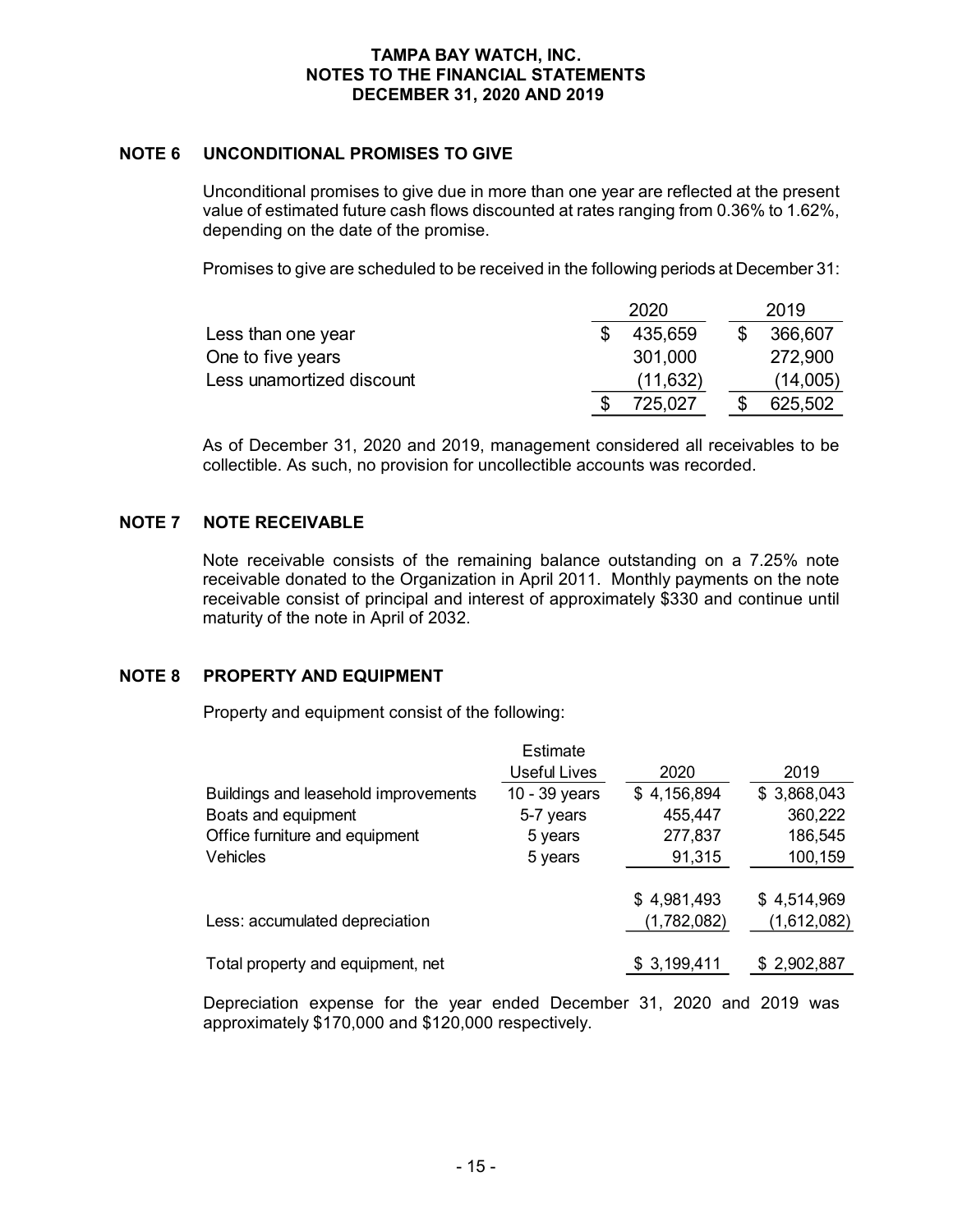### NOTE 9 GIFTED PROPERTY

| <b>TAMPA BAY WATCH, INC.</b><br><b>NOTES TO THE FINANCIAL STATEMENTS</b><br>DECEMBER 31, 2020 AND 2019                                                                                                                                                                                                                                                                                                                                                                                                                                                                                                                                                                                                 |                            |
|--------------------------------------------------------------------------------------------------------------------------------------------------------------------------------------------------------------------------------------------------------------------------------------------------------------------------------------------------------------------------------------------------------------------------------------------------------------------------------------------------------------------------------------------------------------------------------------------------------------------------------------------------------------------------------------------------------|----------------------------|
| <b>GIFTED PROPERTY</b>                                                                                                                                                                                                                                                                                                                                                                                                                                                                                                                                                                                                                                                                                 |                            |
| The land on which the Organization's facilities are situated was contributed by the State<br>of Florida under a zero value, 46-year lease agreement expiring in 2047, for the<br>construction of an administration building. In-kind rent expense for each of the years<br>ended December 31, 2020 and 2019 was approximately \$16,000. In the event that the<br>Organization ceases to use the property for its original intent as stated in the lease, the<br>land and building would revert back to the donor. Gifted leasehold interest represents<br>the present value of the aggregate fair rental value of the land lease, which<br>approximates the fair value of the land at lease inception. |                            |
| The fair value of the land lease and recognition of rent expense is summarized as<br>follows:                                                                                                                                                                                                                                                                                                                                                                                                                                                                                                                                                                                                          |                            |
| Balance at December 31, 2018<br>Recognition of rent expense                                                                                                                                                                                                                                                                                                                                                                                                                                                                                                                                                                                                                                            | \$<br>452,713<br>(15, 522) |
| Balance at December 31, 2019<br>Recognition of rent expense                                                                                                                                                                                                                                                                                                                                                                                                                                                                                                                                                                                                                                            | 421,699<br>(15, 552)       |
| Balance at December 31, 2020                                                                                                                                                                                                                                                                                                                                                                                                                                                                                                                                                                                                                                                                           | 406,147<br>\$.             |
| <b>DISCOVERY CENTER ON ST. PETE PIER</b>                                                                                                                                                                                                                                                                                                                                                                                                                                                                                                                                                                                                                                                               |                            |
| In May 2018, the Organization entered into a lease agreement with the City of St                                                                                                                                                                                                                                                                                                                                                                                                                                                                                                                                                                                                                       |                            |

### NOTE 10 DISCOVERY CENTER ON ST. PETE PIER

In May 2018, the Organization entered into a lease agreement with the City of St. Petersburg to operate the Discovery Center. The lease was amended in 2019 to extend the lease term to 10 years. The lease agreement requires the Organization to construct and operate the Discovery Center. The lease requires an aggregate rent of \$10 for the lease term, and additional rent in the form of annual CAM charges in the amount of approximately \$10,000 to be paid in even monthly amounts during the lease term. The term of the lease commenced in 2020, upon completion of construction.

The in-kind fair market value of this leased facility is estimated to be \$48,000 for the year ended December 31, 2020.

### NOTE 11 PAYROLL PROTECTION PROGRAM LOAN

In April 2020, the Organization received loan proceeds from financial institutions in the amount of approximately \$215,000 under the Payroll Protection Program (the "PPP"), a program established under Division A, Title I of the Coronavirus Aid, Relief, and Economic Security Act (the "CARES Act"). In accordance with the PPP funding agreement, the Organization's loan would be forgiven and converted into a grant once the Organization meets certain criteria related to its payroll, utility, and interest expenses over a specified measurement period.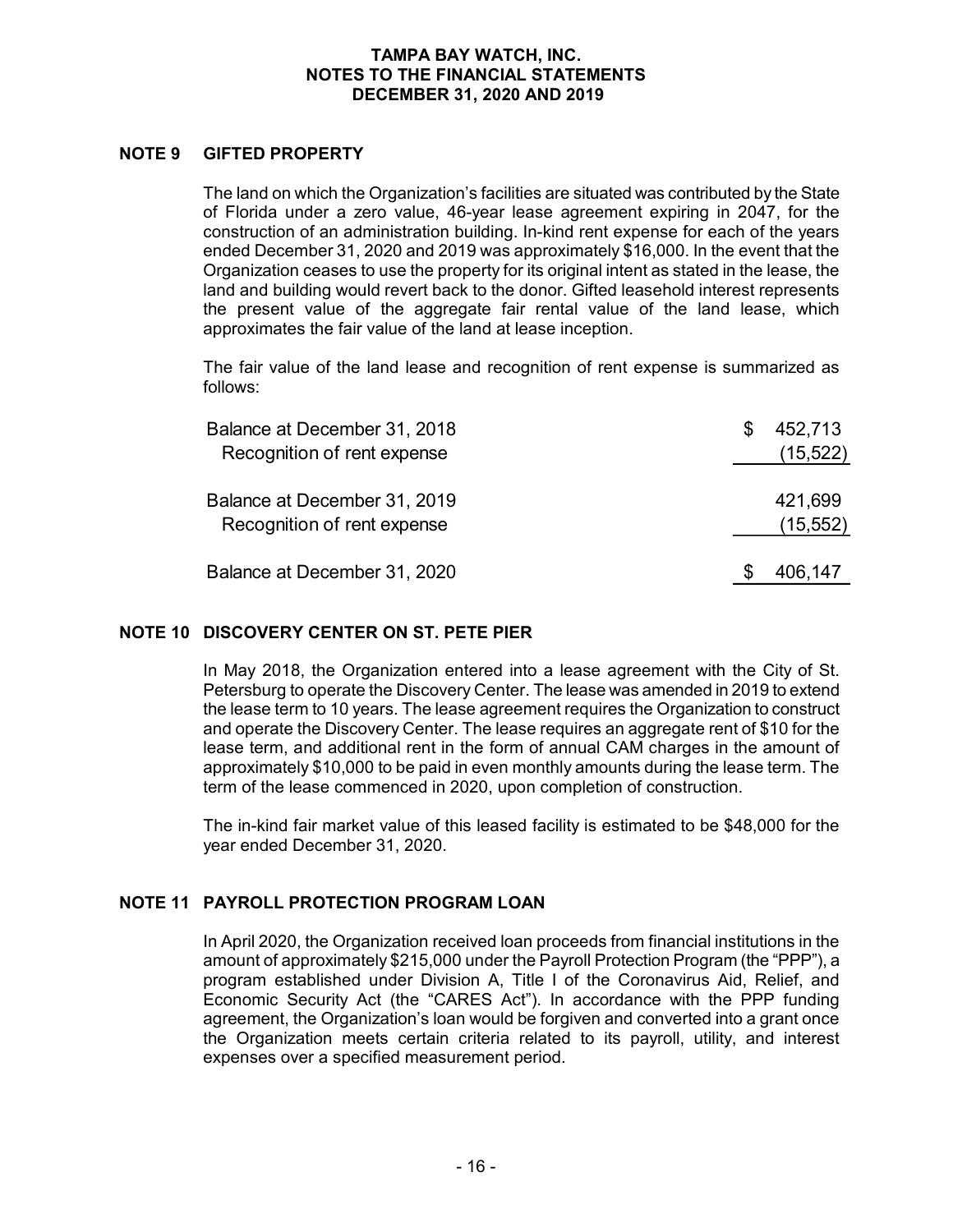### NOTE 12 NET ASSETS

| <b>TAMPA BAY WATCH, INC.</b><br><b>NOTES TO THE FINANCIAL STATEMENTS</b><br><b>DECEMBER 31, 2020 AND 2019</b>                                                                                                                                                                                                 |                        |                    |
|---------------------------------------------------------------------------------------------------------------------------------------------------------------------------------------------------------------------------------------------------------------------------------------------------------------|------------------------|--------------------|
| Tampa Bay Watch's management determined that the Organization should record the<br>PPP loan as a conditional contribution and that as of December 31, 2020, all conditions<br>had been met. As a result, the Organization has recognized the entire loan as grant<br>revenue on the Statements of Activities. |                        |                    |
| In February 2021, the Organization received a second PPP loan for approximately<br>\$220,000. This loan was also forgiven and converted into a grant in July 2021.                                                                                                                                            |                        |                    |
| <b>NET ASSETS</b>                                                                                                                                                                                                                                                                                             |                        |                    |
|                                                                                                                                                                                                                                                                                                               |                        |                    |
| Net assets with donor restrictions were as follows as of December 31:                                                                                                                                                                                                                                         |                        |                    |
|                                                                                                                                                                                                                                                                                                               | 2020                   | 2019               |
| Subject to purpose and passage of time:                                                                                                                                                                                                                                                                       |                        |                    |
| <b>Discovery Center</b>                                                                                                                                                                                                                                                                                       | \$<br>1,184,379        | \$1,944,088        |
| Property used in operations                                                                                                                                                                                                                                                                                   | 406,147                | 421,669            |
| Marine restoration                                                                                                                                                                                                                                                                                            | 83,720                 | 219,406            |
| Education                                                                                                                                                                                                                                                                                                     | 80,328                 | 45,342             |
| Other                                                                                                                                                                                                                                                                                                         | 15,000                 | 44,594             |
|                                                                                                                                                                                                                                                                                                               | \$<br>1,769,574        | \$2,675,099        |
| Net assets released from net assets with donor restrictions were as follows for the<br>years ended December 31:                                                                                                                                                                                               |                        |                    |
|                                                                                                                                                                                                                                                                                                               |                        |                    |
| Satisfaction of restricted purpose                                                                                                                                                                                                                                                                            | 2020                   | 2019<br>\$         |
| <b>Expiration of time restrictions</b>                                                                                                                                                                                                                                                                        | \$1,148,364<br>287,422 | 474,898<br>303,472 |

|                                    | 2020        |  | 2019      |  |
|------------------------------------|-------------|--|-----------|--|
| Satisfaction of restricted purpose | \$1,148,364 |  | \$474.898 |  |
| Expiration of time restrictions    | 287,422     |  | 303,472   |  |
|                                    |             |  |           |  |
|                                    | 1,435,786   |  | \$778,370 |  |

#### NOTE 13 FUNDING AND CREDIT CONCENTRATION

#### **Cash and Investments**

Financial instruments that potentially subject the Organization to concentrations of credit risk consist primarily of bank deposits. The Organization maintains cash and investment balances at several financial institutions. Cash and investment accounts are insured by the Federal Deposit Insurance Corporation (FDIC) and the Securities Investor Protection Corporation (SIPC) up to certain limits. The Organization has not experienced any losses on such accounts and believes it is not exposed to any significant risk on these accounts.

#### Unconditional promises to give

As of December 31, 2020 and 2019, approximately 90% and 80% of the unconditional promises to give, respectively, were from two donors.